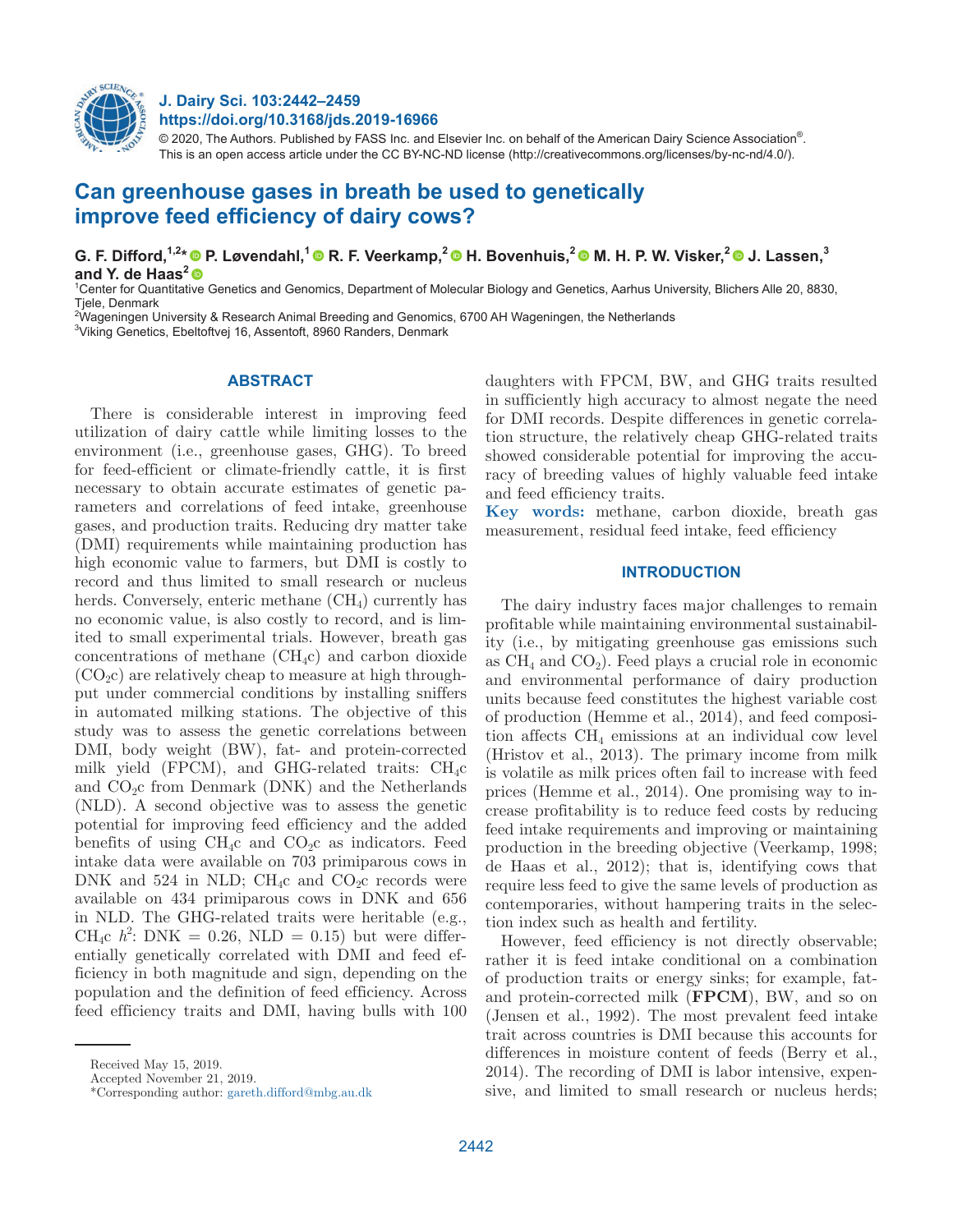therefore, the reliability of bull breeding values is low (de Haas et al., 2012). This could, in principle, be overcome by including heritable and correlated indicator traits measured on a large scale in commercial herds in conjunction with smaller research herds with DMI recording (Berry and Crowley, 2013; Manzanilla-Pech et al., 2016; Wallén et al., 2017).

Defining feed efficiency is challenging because DMI is highly genetically correlated with production traits such as FPCM and BW, and these genetic relationships can vary across research stations, diets, and parities (Tempelman et al., 2015; Li et al., 2017). Feed efficiency traits such as feed conversion ratio and phenotypic residual feed intake (**RFIp**) retain genetic correlations with production traits (de Haas et al., 2011; Manafiazar et al., 2016). Kennedy et al. (1993) used restricted selection indices to define genetic residual feed intake (**RFIg**) as DMI genetically independent of FPCM and BW, overcoming the deficiencies of ratio or phenotypic regression residual definitions of feed efficiency (Lu et al., 2015). However, large numbers of records on cows are needed to estimate genetic correlations among DMI, FPCM, and BW accurately to compute RFIg. Increasing the numbers of records has been achieved by combining research herds (Berry et al., 2014). However, combining different herds or multiple records within and over lactation results in heterogeneity due to diet and lactation stage in the relationships between DMI and energy sink traits (Tempelman et al., 2015; Li et al., 2017; Lu et al., 2017). Given the difficulties in obtaining DMI records on large numbers of cows within country, the need exists for other easily recorded, largescale indicator traits genetically correlated with DMI and feed efficiency.

Studies using intensive "gold standard" respiration chambers (**RC**) have shown high phenotypic correlations between mass fluxes of the greenhouse gas traits (GHG) CH<sub>4</sub> and CO<sub>2</sub> (Aubry and Yan, 2015; Difford et al., 2018). Furthermore, the caloric value of  $\text{CH}_4$  has been estimated as 2 to 12% of the gross energy intake of the cow (Johnson and Johnson, 1995). This has led to numerous prediction equations using DMI and feed components to predict  $\text{CH}_4$  production (Ramin and Huhtanen, 2013) and genetic parameters for predicted CH4 emission from metabolizable energy intake (de Haas et al., 2011; Negussie et al., 2014). Furthermore, predicted CH4 emission was favorably genetically correlated with phenotypic RFI (de Haas et al., 2011). Thus, turning this idea around, GHG traits could be indicators of DMI and feed efficiency traits. However, RC have high capital and labor costs and have mostly proven prohibitive to large-scale genetic evaluations, with the largest studies using RC reaching approximately 1,000 individuals in growing beef or mixed sheep breeds (Pinares-Patiño et al., 2013; Donoghue et al., 2016; Jonker et al., 2018). Furthermore, confinement within the RC affects natural animal behavior and can cause a decrease in DMI, leading many to question the extrapolation of these results to intensive commercial and grazing systems (Pinares-Patiño and Clark, 2008). Thus, the potential of GHG traits recorded using RC as indicator traits remains limited.

A cost-effective and high-throughput method of recording methane (**CH4c**) and carbon dioxide concentrations  $(CO_2c)$  in the breath of individual cows while milking in commercial automated milking stations (**AMS**) has emerged (Garnsworthy et al., 2012a; Lassen et al., 2012) with the use of devices collectively known as sniffers. Because sniffers record gas concentrations and not mass fluxes, researchers have used scaling factors (Garnsworthy et al., 2012b) or predicted  $CO<sub>2</sub>$  as a tracer gas to approximate  $CH<sub>4</sub>$  mass fluxes (Madsen et al., 2010). These approximations have been shown to be heritable and genetically correlated with FPCM and BW, and they have good concordance (concordance correlation coefficient  $= 0.65{\text -}0.93$ ) with RC (Garnsworthy et al., 2012b; Lassen and Løvendahl, 2016; Negussie et al., 2016). The direct measures CH<sub>4</sub>c and CO<sub>2</sub>c have been reported as lowly heritable in dairy cattle:  $h^2 =$ 0.11 and 0.12, respectively (van Engelen et al., 2018). However, the genetic correlations of  $CH_4c$  and  $CO_2c$ with feed intake and production traits are currently not known, and their potential as indicator traits for DMI and feed efficiency traits is under-exploited.

The first aim of this study was to estimate genetic parameters for feed intake-related traits and GHG-related traits in primiparous Holsteins in Denmark (**DNK**) and the Netherlands (**NLD**). The second aim was to assess the use of breath concentration GHG traits as large-scale indicators for improving the accuracy of DMI and feed efficiency breeding values.

# **MATERIALS AND METHODS**

### *Design and Animals*

Data on individual DMI, BW, FPCM, CH<sub>4</sub>c, and  $CO<sub>2</sub>c$  were collected repeatedly over lactation in primiparous Danish Holstein and Dutch Holstein Friesian cows. Primiparous cows were the focus of this study to avoid heterogeneity in genetic and phenotypic parameters due to parity classes. Primiparous cows were the largest parity class in both countries. Both countries have recorded DMI, BW, and FPCM in indoor research herds over the last few decades, with numerous nutritional trials of various TMR feeds, and expressed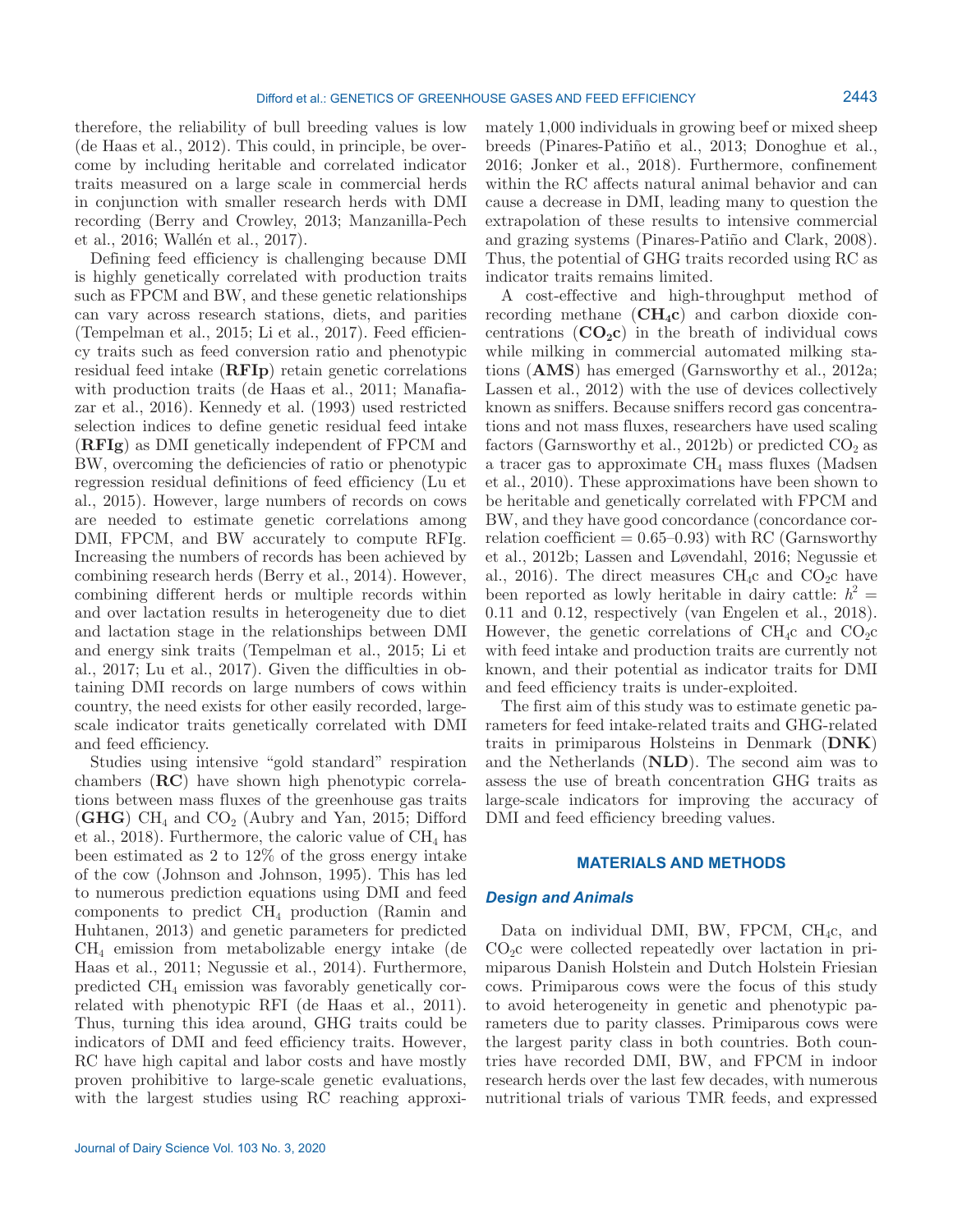these as weekly averages for genetic evaluations. More recently, both countries have installed sniffers in AMS at research stations and in commercial herds for the repeated recording of  $CH_4c$  and  $CO_2c$ , expressed as weekly averages. Commercial herds were included to improve the representativeness of the genetic parameters estimated and convergence of multi-trait animal models, because these herds had  $CH_4c$ ,  $CO_2c$ , FPCM, and BW. The data collection, editing, and analysis are presented below.

### *Data Collection and Editing: Feed Intake Traits*

*Denmark.* A total of 25,109 weekly averaged records for DMI, BW, and milk yield (**MY**) were available on 703 primiparous Danish Holstein cows that calved from 2000 to 2015 at the Danish Cattle Research Center (**DCRC**, Foulum, Denmark; Li et al., 2017). The DCRC barn is a loose-housing system in which cows have ad libitum access to feed in individual automated feed bins (RIC system, Insentec B.V., Marknesse, the Netherlands). Cows also had access to an AMS (DeLaval AB, Tumba, Sweden) where they were offered up to 3 kg of concentrate per day within the integral AMS feed bins. The AMS was fitted with a weighing platform (Danvaegt, Hinnerup, Denmark) to record BW at each milking and a device that delivered and recorded the amounts of concentrates and refusals.

Cows were entered in numerous nutritional trials at DCRC and have remained on a largely unchanged control TMR diet in between trials, which consists of rolled barley, corn silage, grass clover silage, rapeseed meal, and soybean meal. The DM contents of the TMR and concentrates in the AMS were determined from regular analysis and combined with averaged weekly feed intake to obtain DMI per cow per week of lactation. Although many trials calculated energy contents of specific feed treatments, energy intake was largely unavailable for most cows. The diets within a specific treatment are expected to be the same, whereas dietary differences between treatments are expected to change. Furthermore, the dietary composition of the control diets can be expected to change with the effects of year and season on feed ingredients (Nielsen et al., 2003). Thus, an experiment  $\times$  treatment interaction term was created, which corresponds to the experimental trial and specific treatment in the case of nutritional experiments and a year  $\times$  season variable for the control diet. This method of modeling the changes in ration is consistent with modeling longitudinal intake data in other international genetic evaluations such as the global dry matter initiative (gDMI; Berry et al., 2014).

Milk composition was determined from every milking over a consecutive 48-h period in each week using a

CombiFoss (Foss, Hillerød, Denmark) operated by Eurofins (Vejen, Denmark). Composition data from each milking were used to calculate yields of fat and protein, which were smoothed by the moving average method to obtain daily yields. The calculated yields were averaged per week so that weekly records were on the same time scale as DMI records. The DCRC records for BW, MY, and DMI were filtered to remove weekly averages where more than 2 days of records were missing. Cows that had <5 weekly records during their first lactation or an age of first calving >36 mo were excluded. Although many of the experimental treatments were carefully blocked and balanced, these trials often included multiparous cows, which were not the focus of the present study. Thus, a filter of a minimum of 5 cows per experimental treatment was added to ensure adequate degrees of freedom for effect estimation. The records after editing are summarized in Table 1, with data set DNK1 corresponding to DCRC.

*The Netherlands.* In total, 14,015 weekly averaged records for DMI, BW, and MY were included in the analysis on 721 primiparous Dutch Holstein cows that calved from 2000 to 2015. The Dutch data comprised multiple nutritional experiments conducted at several locations in the Netherlands (e.g., Aver Heino; Bosma Zathe, Ureterp; Cranendonck, Soerendonk; 't Gen, Lelystad; Minderhoudhoeve, Swifterbant; Waiboerhoeve Dairy unit 2, 3, Lelystad; Zegveld farm, Zegveld; Hoorn, Lelystad; New Waiboerhoeve, Lelystad; Dairy Campus, Lelystad). Data from these farms were classified into 2 data sets based on previous studies (**NLD1** and **NLD2**), for which data collection has been described (see Table 1; Veerkamp et al., 2000; Beerda et al., 2007; Zom et al., 2012; van Knegsel et al., 2014). All herds were indoor housing and offered TMR that primarily consisted of grass silage, fresh grass, dehydrated grass, corn, corn silage, cereal, concentrates, or beet pulp. Milking was conducted twice daily for most herds, except for the AMS herds where milking frequency is based on voluntary milking. Feed intake was recorded using individual automated feed bins (RIC system, Insentec B.V.). In general, BW was recorded either 3 times a week using automatic weighing platforms or in the AMS integral automatic weighing platforms. As with the Danish data set, cows in the Dutch data sets were entered in numerous nutritional trials, and the assumptions about diets within and between trials are the same. The DM composition of diets was used to calculate DMI, but the specific dietary composition and energy of many diets were not available. Fat and protein contents of milk were recorded at least once per week in all data sets. Data editing steps included only retaining cows with a Holstein breed percentage of 75% or greater, a minimum of 5 observations per experimen-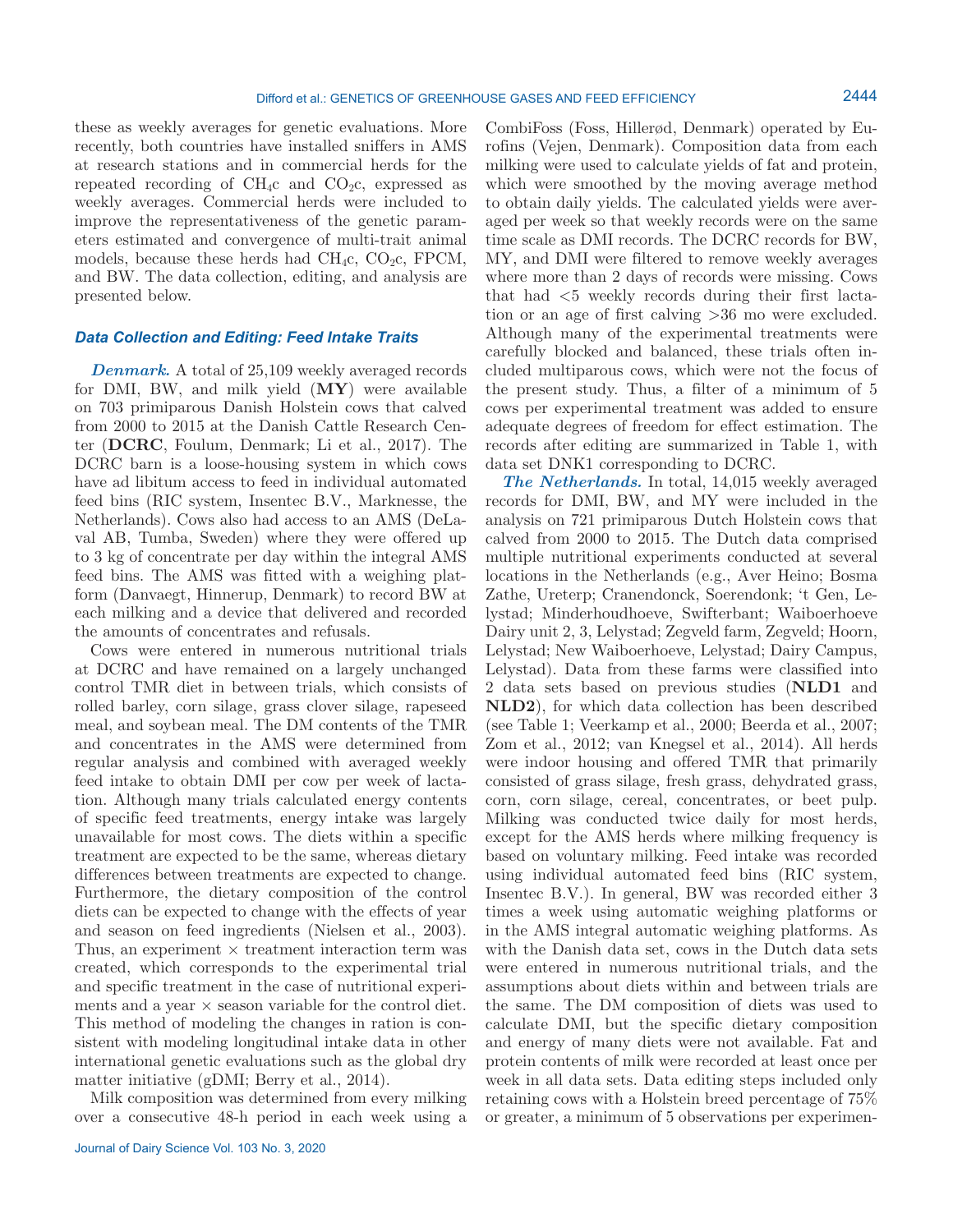tal treatment and 5 records per cow, and calving no later than 36 mo of age.

Fat- and protein-corrected milk yield was calculated for both Denmark and the Netherlands using a single standardization equation of 4.0% fat and 3.3% protein as recommended in FAO (2010): FPCM  $(kg) = (0.337)$  $\times$  milk yield kg) + (11.6  $\times$  fat yield kg) + (5.999  $\times$ protein yield) (CVB, 2008).

# *Data Collection and Editing: GHG Traits*

*Denmark.* Data on the CH<sub>4</sub>c and CO<sub>2</sub>c of individual Holstein cows during milking was available on 232 primiparous cows at DCRC from mid 2013 to November 2016, with simultaneous DMI, FPCM, and BW records. The nondispersive infrared (**NDIR**) CH4 sensor (Guardian NG, Edinburgh Instruments Ltd., Livingston, UK) and the NDIR  $CO_2$  sensor (Gascard, Edinburgh Instruments Ltd.) were installed in each of the AMS. The equipment installation, technical specifications, and calibration procedures for the sensors are described elsewhere (Difford et al., 2016). The timestamped AMS visit data and breath gas concentration time series on a 1-s basis were merged using a timealignment algorithm (Difford et al., 2016). Gas data from AMS milkings <300 s and marked as incomplete or interrupted by the AMS were removed. A cow headlifting algorithm was used to filter out gas readings when the cow's head is predicted to be outside of the feed bin (Difford et al., 2016). The ambient background gas concentrations of  $CH_4c$  and  $CO_2c$  were estimated once daily during the morning cleaning cycle of the AMS, when the AMS is free of cows, and subtracted from the mean  $CH_4c$  and  $CO_2c$  of each milking for that day.

Greenhouse gas measurements were also taken in 2 commercial herds in Denmark from November 2015 until March 2016 as part of the REMRUM project. A portable set of 4 NDIR sensors as above and 1 portable Fourier transform infrared (**FTIR**) Gasmet DX-4000 sensor (Gasmet; Gasmet Technologies Oy, Helsinki, Finland), which registers gas concentrations on a 5-s basis, were used. The use of FTIR equipment in commercial herds is described elsewhere (Lassen and Løvendahl, 2016). The data from commercial herds were handled the same as that from the research herd described above. Sensors were installed in AMS (Astronaut A3, Lely Industries, NV, Maassluis, the Netherlands) equipped with weighing platforms. The milk components were taken from the national recording scheme (RYK, Skejby, Denmark), and cow FPCM yield (CVB, 2008; FAO, 2010) was estimated as in the Dutch population.

Data from the research and commercial herds were filtered to include only weekly averages with a maximum of 3 d missing per week of measurement and a minimum of 3 weekly measurements per cow (Table 1). The effect of contemporary group and AMS were,

|                               | Denmark         |                  | The Netherlands     |                    |                          |  |
|-------------------------------|-----------------|------------------|---------------------|--------------------|--------------------------|--|
| Data set                      | DNK1            | DNK <sub>2</sub> | NLD1                | NLD <sub>2</sub>   | NLD3                     |  |
| No. of experiments            | 24              |                  | 3                   | 25                 |                          |  |
| No. of rations                | 112             | $\overline{2}$   | 16                  | 110                | 10                       |  |
| No. of locations              |                 | $\sqrt{2}$       | $\mathbf{1}$        | 3                  | 10                       |  |
| No. of cows with $\mathbf{h}$ |                 |                  |                     |                    |                          |  |
| DMI                           | 703             | $\overline{0}$   | 123                 | 401                | $\theta$                 |  |
| <b>FPCM</b>                   | 702             | 202              | 121                 | 578                | 355                      |  |
| BW                            | 702             | 202              | 123                 | 598                | 101                      |  |
| $CH_4c$                       | 232             | 202              | $\theta$            | 274                | 382                      |  |
| CO <sub>2</sub> C             | 232             | 202              | $\theta$            | 274                | 382                      |  |
| Total                         | 703             | 202              | 123                 | 598                | 382                      |  |
| No. of weekly records for     |                 |                  |                     |                    |                          |  |
| DMI                           | 24,996          | $\overline{0}$   | 3,241               | 4,087              | $\theta$                 |  |
| <b>FPCM</b>                   | 23,893          | 615              | 1,976               | 8,492              | 668                      |  |
| BW                            | 24,551          | 615              | 3,205               | 10,722             | 679                      |  |
| $CH_4c$                       | 4,950           | 615              |                     | 5,503              | 2,496                    |  |
| CO <sub>2</sub> C             | 4,950           | 615              | $\theta$            | 5,503              | 2,496                    |  |
| Total                         | 25,109          | 615              | 3,241               | 10,774             | 2,326                    |  |
| Weeks in lactation            | $1 - 44$        | $1 - 44$         | $1 - 44$            | $1 - 44$           | $1 - 44$                 |  |
| Gas recording                 | $2013 - 2016$   | 2014-2016        | $NA^2$              | $2013 - 2016$      | $2014 - 2016$            |  |
| DMI recording                 | $2000 - 2016$   | NA               | $2000 - 2005$       | $2000 - 2016$      | NA                       |  |
| Published                     | Li et al., 2016 | Unpublished      | Beerda et al., 2007 | Zom et al., $2012$ | van Engelen et al., 2018 |  |

**Table 1.** Description of available phenotypic records for first-parity Holstein Friesian cows in Denmark and the Netherlands

 ${}^{1}$ FPCM = fat- and protein-corrected milk yield; CH<sub>4</sub>c = methane breath concentration; CO<sub>2</sub>c = carbon dioxide breath concentration.  ${}^{2}NA =$  not applicable.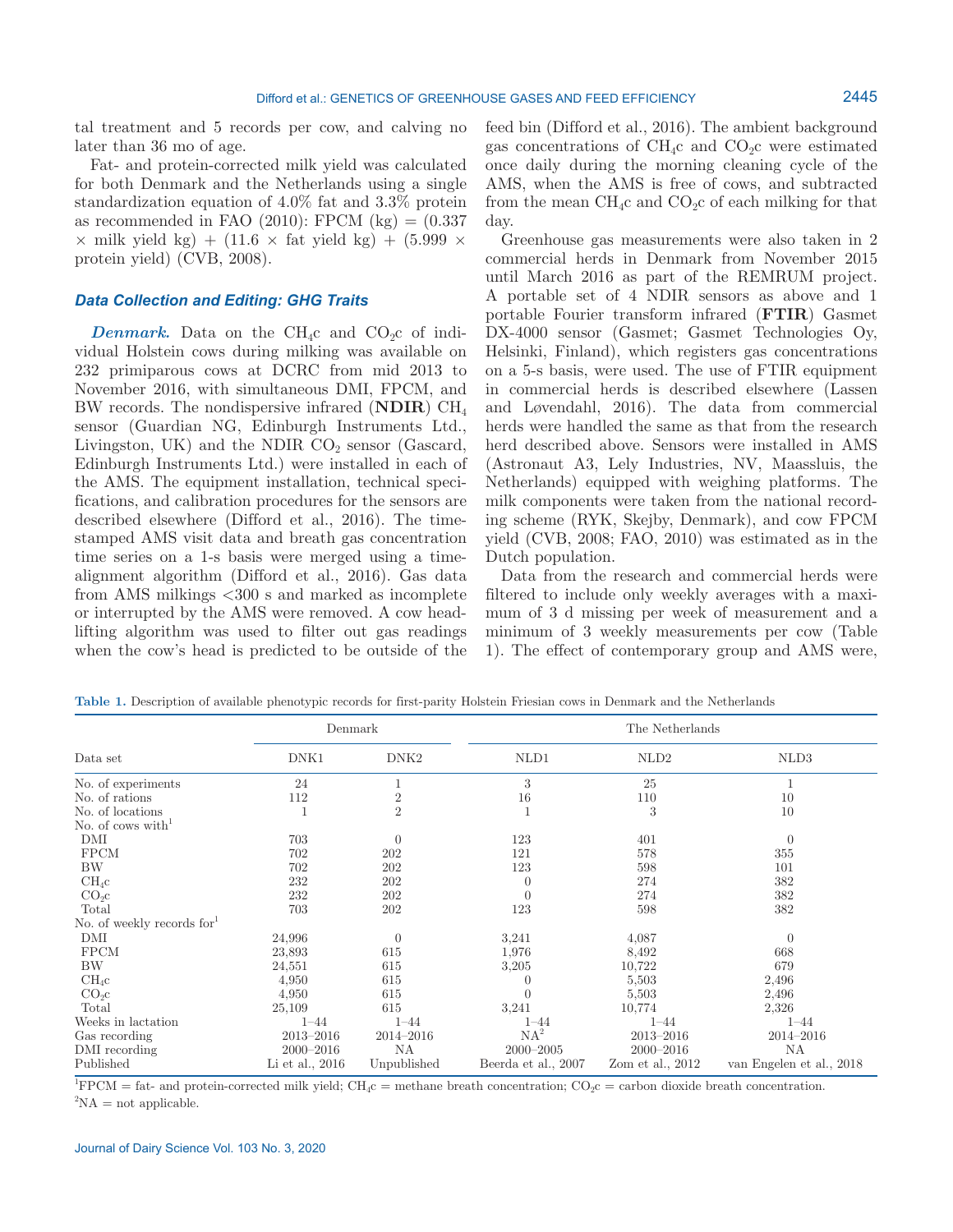by necessity, confounded at DCRC and were thus also confounded with the experiment  $\times$  treatment interaction described for the feed intake traits. The commercial herds maintained the same diet while gases were recorded; a variable of year  $\times$  season  $\times$  AMS group nested within herd was used in place of the experiment  $\times$  treatment term used in the research herds. Similarly, gas traits were filtered to ensure each experiment  $\times$ treatment interaction term had at least 5 cows and a minimum of 5 weekly records per cow. The data set from DCRC corresponded to DNK1 and that for commercial herds corresponded to DNK2 (Table 1).

**The Netherlands.** Data on the CH<sub>4</sub>c and CO<sub>2</sub>c of individual Holstein cows during milking was available on 274 primiparous cows at Dairy Campus Lelystad (NLD2) from October 2013 to November 2016, with simultaneous FPCM and BW records. The NLD2 cows were grouped into 2 AMS groups without access to automatic feed bins. Thus, cows were tested for 1 to 70d for DMI and then moved to the AMS groups, where gas recording took place; therefore, no simultaneous week of lactation records for DMI and gases were available in the Netherlands. The FTIR sensor inlet was installed in the integral feed bins of 2 AMS (Astronaut A3, Lely Industries NV), where gases were drawn from each of the AMS on alternating days. The time-stamped AMS visit data and breath gas concentration time series on a 5-s basis were merged. The air sampled for the first 20 s of each visit was discarded to ensure no carryover of gas readings from the previous cow's milking. Data from milkings that lasted less than 120 s and data collected after 600 s of the start of the milking were excluded. Milkings marked as errors by the AMS were also excluded. The ambient background concentrations were estimated in the same manner as those from the Danish sniffer data. After editing, 5,503 weekly average records were available on 274 primiparous Holstein cows, corresponding to data set NLD2 (Table 1).

Data for  $CH_4c$  and  $CO_2c$  on 382 primiparous Dutch Holstein Friesian cows from 11 commercial herds were collected from November 2013 to March 2016 as part of the TiFN project "Reduced methane emission of dairy cows" (**NLD3**; Table 1). Four portable NDIR sensors (SenseAir LPL 113  $\text{CH}_4/\text{CO}_2$ , Rise Acreo, Stockholm, Sweden) were installed in the integral feed bin of the AMS (Lely, Astronaut A4, Lely Industries NV) with twice per second recordings. The sampling strategies, installation, and phenotype calculation has been described elsewhere (van Engelen et al., 2018). Briefly, the time series data were aligned to the AMS data by a function that maximizes  $CH_4c$  and  $CO_2c$  during visits and minimizes  $\text{CH}_4\text{c}$  and  $\text{CO}_2\text{c}$  between visits. Visits shorter than 90 s were removed. The background concentration for CH4c was assumed to be 0 ppm and that for  $CO<sub>2</sub>C$  400 ppm; these values were subtracted from the mean of 10 minimum recordings per visit and subtracted from the mean of the visit to approximate background-corrected  $CH_4c$  and  $CO_2c$  means per milking (van Engelen et al., 2018). The CH<sub>4</sub>c and CO<sub>2</sub>c per milking were combined with the MY per milking. Where possible, mean BW per milking was retained; however, the majority of AMS were not equipped with integral weighing platforms so BW was not available from all locations. Records on milk components during the sampling periods for each herd were acquired from the cooperative cattle improvement organization CRV (Arnhem, the Netherlands) to estimate FPCM.

Data from the research and commercial herds were filtered using the same steps for weekly measures per  $\text{cow}$  and the same experiment  $\times$  treatment interaction term for feed intake traits and year  $\times$  season  $\times$  AMS group nested within herd term for GHG traits (Table 1).

### *Data Collection and Editing: Pedigrees*

Pedigree information of all animals was traced back to founder generations, by extracting the Danish and Dutch pedigrees from the Nordic Cattle Genetic Evaluation Database (NAV, Skejby, Denmark) and the cooperative cattle improvement organization (CRV). Noninformative individuals in the pedigrees were removed with the DMU Trace program (Madsen, 2012). The total DNK pedigree consisted of 9,774 animals and the NLD pedigree included 8,042 animals.

### *Statistical Analysis*

Cows had multiple records for  $CH_4c$  and  $CO_2c$  per day made at different times per day. The starting time for each visit in the AMS was converted to 24-h angular radians for further modeling of diurnal variation in a Fourier series approach (Lassen et al., 2012; Lassen and Løvendahl, 2016). A precorrection model within AMS group for all herds in all countries was used to estimate the daily breath gas concentration free of the effects of diurnal variation, sensor drift after calibration, and test-day variation between calibrations:

$$
y_{ijklm} = \mu + d_i + b_j + \sum_{k=1}^{3} (f_{1k} \sin \theta + f_{2k} \cos \theta) + c_l + e_{ijklm},
$$
\n[1]

where  $y_{ijklm}$  is the natural logarithm of backgroundcorrected AMS visit means of CH<sub>4</sub>c and CO<sub>2</sub>c;  $d_i$  is the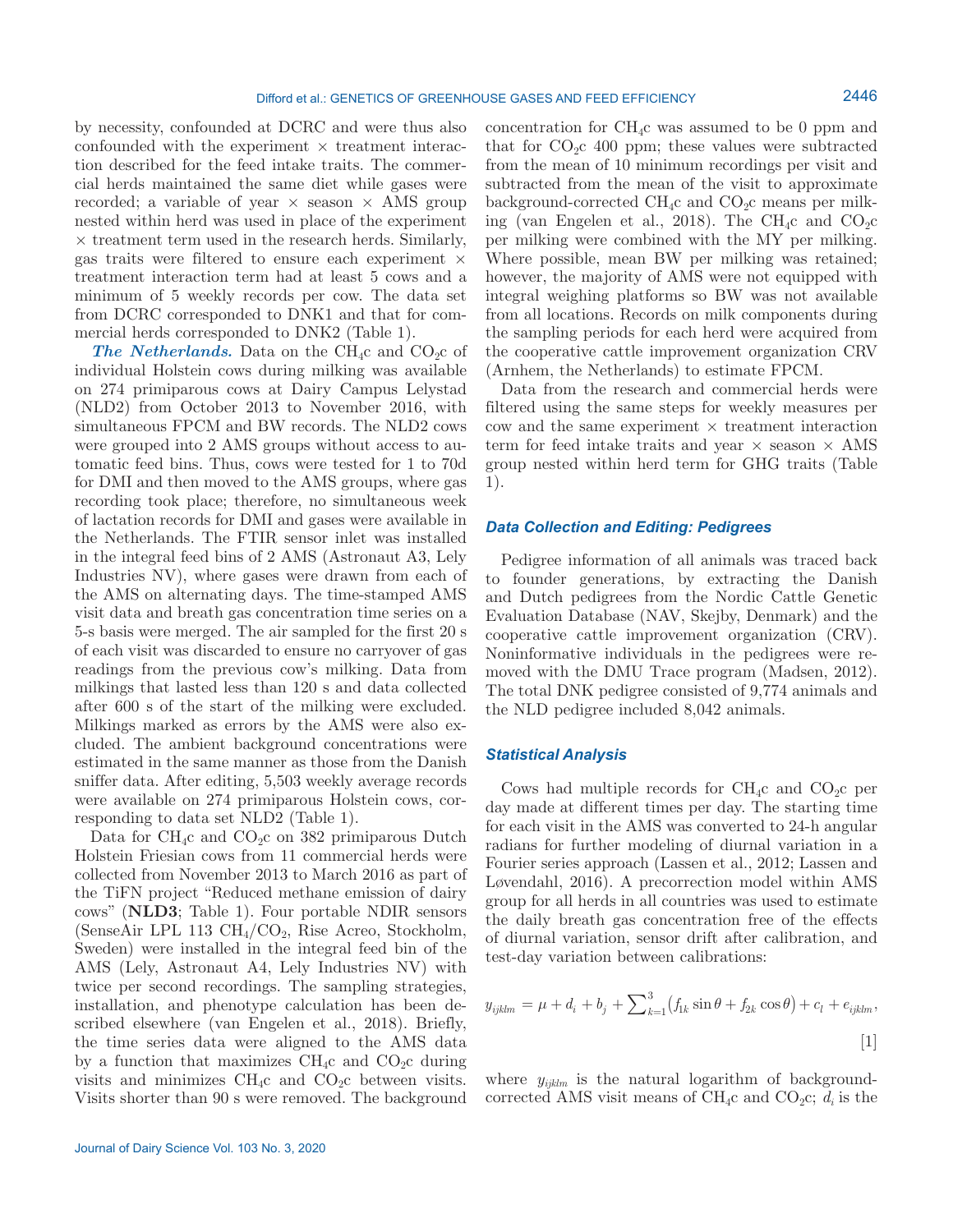fixed effect of test-day  $i$ ;  $b_j$  is the fixed effect of the first full day after each calibration *j*;  $f_{1k}$  and  $f_{2k}$  are harmonic pairs of the fixed regression coefficients of Fourier series linear covariates of the time of day of measurement. Here,  $\theta$  denotes the time of visit expressed as 24-h angular radians. Term  $c_l$  is the random effect parameters for each cow  $c_l \sim ND(0, \sigma_c^2)$ , where  $\sigma_c^2$  is the cow variance and  $e_{ijklm}$  is the random residual ~  $ND\left(0, \mathbf{I}\sigma_e^2\right)$ , where  $\sigma_e^2$  is the residual variance. To correct daily AMS visit means, the random residuals for each visit were summed with random cow solutions, intercept, calibration day, and the regression coefficients  $f_{1k}$  and  $f_{2k}$  multiplied by the angular radian corresponding to 12:00:00  $(1200 h)$ . Further, CH<sub>4</sub>c and CO<sub>2</sub>c in natural log-transformed parts per million, as the average per week of lactation, were obtained by taking the corrected means of visits weighted by the number of seconds for each visit where the cow head was positioned correctly in the feed bin.

Univariate repeatability mixed models were conducted in Proc Mixed in SAS (version 9.3, SAS Institute Inc., Cary, NC), where significance of fixed effects was tested using the Kenward-Roger correction for the correct denominator degrees of freedom, for all traits within country. The residuals were tested for deviations from normality by means of Kolmogorov-Smirnov normality tests and visual appraisal of residual diagnostic plots. Severe violations were detected for  $\text{CH}_{4}c$ and  $CO<sub>2</sub>c$ , which were best remedied by a natural logtransformation and henceforth referred to as  $lnCH_4c$ and  $\ln CO_2$ c. The means and variances of  $\ln CH_4c$  and  $ln CO<sub>2</sub>c$  from different measuring equipment and AMS models (DeLaval and Lely A3 and A4 Astronauts) differed significantly. Traits  $lnCH_4c$  and  $lnCO_2c$  were further standardized within equipment and country to a mean of 0 and standard deviation of 1, based on the findings of previous work combining GHG measuring equipment (Difford et al., 2016).

A 5-trait multi-trait analysis was performed to estimate the variance components and the heritability within each country; that is, DMI, FPCM, BW,  $lnCH_4c$ , and  $lnCO_2c$ . All analyses were performed using DMU version 6 (Madsen and Jensen, 2014). The model used in the Danish data set was as follows:

$$
\mathbf{y}_{ijklm} = \mu + W_i + ETC_j + a_l + pe_l + e_{ijklm}, \quad [2]
$$

where  $y_{ijklm}$  is the trait of interest (DMI, BW, FPCM, lnCH<sub>4</sub>c, or lnCO<sub>2</sub>c),  $\mu$  is the intercept, *W* is the *i*th week of lactation, *ETC* is the *j*th experiment by treatment contemporary group effect,  $a_l$  is the random additive effect of the *l*th animal ~  $ND(0, \mathbf{A}\sigma_a^2)$ , where **A** is

Journal of Dairy Science Vol. 103 No. 3, 2020

the pedigree-derived numerator relationship matrix and  $\sigma_a^2$  is the additive genetic variance, *pe* is the permanent environmental effect distributed following  $\sim ND(0, I\sigma_{pe}^2),$  where  $\sigma_{pe}^2$  is the permanent environmental variance and *e* is the random residual ~  $ND(0, \mathbf{I}\sigma_e^2)$ , where  $\sigma_e^2$  is the residual variance and **I** represents identity matrices. For the feed intake traits (DMI, BW, and FPCM), the linear covariate age at first calving was significant and included in model [2] as a fixed regression.

For the Dutch data, it was necessary to place added restrictions on the residual covariance between  $ln CH_4c$ ,  $ln CO<sub>2</sub>c$ , and DMI because these were recorded at different time points such that they were undefined:

$$
Var\left[\mathbf{a}_{\text{DMI}}\right] = \begin{bmatrix} \mathbf{A}\sigma_{\text{a}_{\text{DMI}}}^{2} & \mathbf{A}\sigma_{\text{a}_{\text{DMI}}\text{GHG}} \\ \mathbf{A}\sigma_{\text{a}_{\text{GHG}}\text{a}_{\text{DMI}}} & \mathbf{A}\sigma_{\text{a}_{\text{GHG}}}^{2} \end{bmatrix},
$$

$$
Var\left(p e\right) = PE = \begin{bmatrix} \sigma_{\text{pe}_{\text{DMI}}}^{2} & \sigma_{\text{pe}_{\text{DMI}}\text{p}_{\text{feGHG}}} \\ \sigma_{\text{peGHG}}\text{p}_{\text{DMI}} & \sigma_{\text{pe}_{\text{GHG}}}^{2} \end{bmatrix},
$$

$$
Var\left(e\right) = R = \begin{bmatrix} \sigma_{\text{e}_{\text{DMI}}}^{2} & 0 \\ 0 & \sigma_{\text{e}_{\text{GHG}}}^{2} \end{bmatrix}.
$$

For the Danish data set the models described in [2] above were then run without placing any restrictions on the covariances between  $lnCH_4c$ ,  $lnCO_2c$ , and DMI.

The  $5 \times 5$  (co)variance matrices estimated from the Danish and Dutch data sets were used to estimate genetic residual feed intake (**RFIg**) and phenotypic residual feed intake (**RFIp**; Kennedy et al., 1993; Shirali et al., 2017), in which matrices  $\hat{G}$  and  $\hat{P}$  are  $5 \times 5$  additive genetic and phenotypic (co)variance matrices, respectively. Matrices **G**ˆ and **P**ˆ comprise feed intake (**FI**) traits (i.e., DMI, FPCM, and BW) as well as GHG traits (i.e.,  $lnCH_4c$  and  $lnCO_2c$ ). First, the multivariate genetic partial regression coefficients  $b_{q1}$  and  $b_{q2}$  of FPCM and BW on DMI were computed using genetic (co)variance matrices as follows:  $\hat{b}_{gDMI|FPCM,BW|} = \hat{\mathbf{G}}_{DMI|FPCM,BW} \hat{\mathbf{G}}_{FPCM,BW}^{-1}$ , in which  $\hat{\mathbf{G}}_{FPCM,BW}$  is a 2 × 2 genetic (co)variance matrix of FPCM and BW, and  $\hat{\mathbf{G}}_{DMI[FPCM,BW]}$  is a  $1 \times 2$  covariance vector of FPCM and BW on DMI, resulting in a 1  $\times$  2 vector of genetic partial regression coefficients. Similarly, the phenotypic partial regression coefficients  $b_{p1}$  and  $b_{p2}$  of FPCM and BW on DMI were estimated using the phenotypic (co)variance matrices as follows: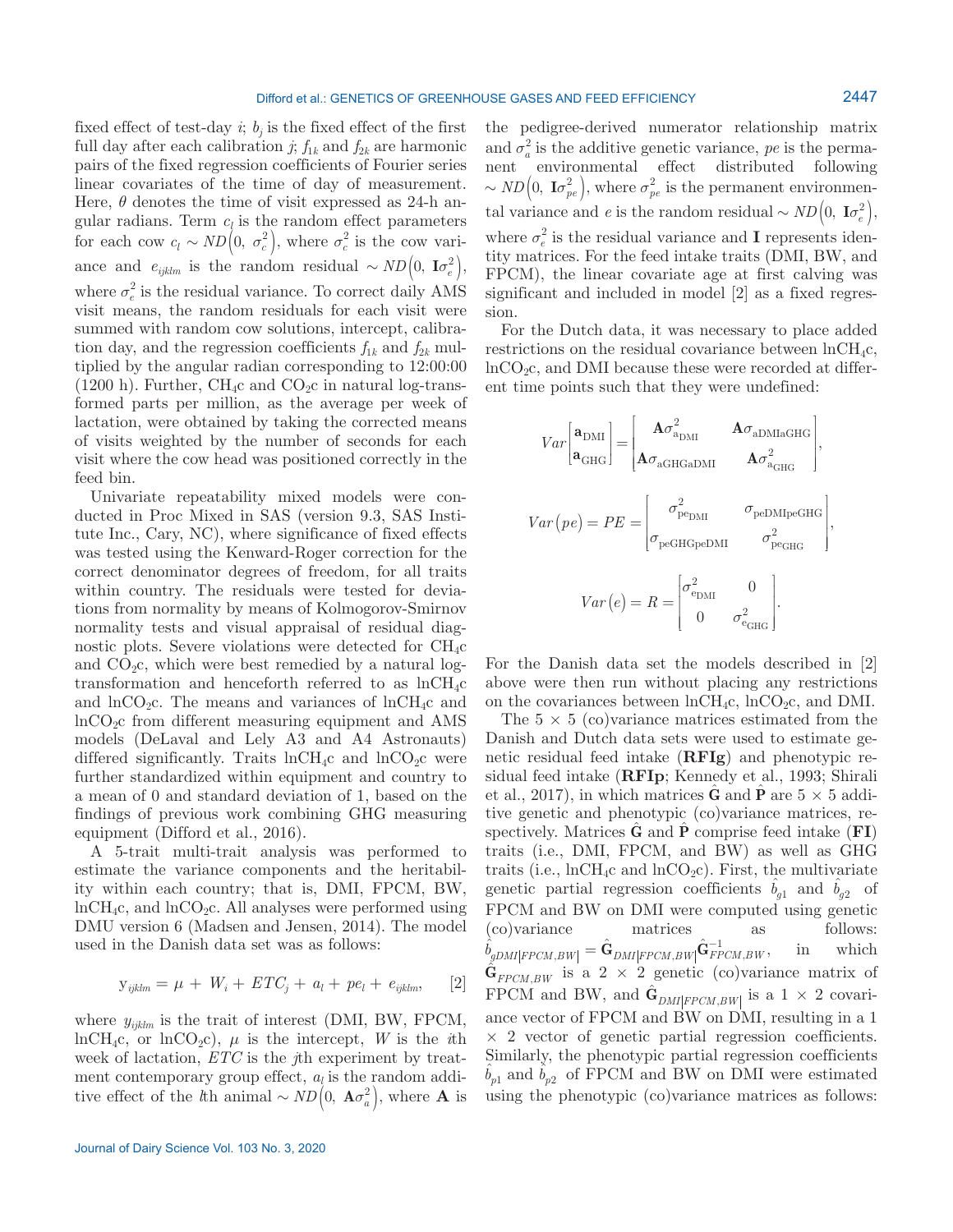$\hat{b}_{pDMI|FPCM,BW|} = \hat{P}_{DMI|FPCM,BW|} \hat{P}_{FPCM,BW}^{-1}$ , in which  $\hat{P}_{FPCM,BW}$  is a 2 × 2 phenotypic (co)variance matrix of FPCM and BW, and  $\hat{\mathbf{P}}_{DMI|FPCM,BW|}$  is a 1 × 2 covariance vector of FPCM and BW on DMI, resulting in a  $1 \times 2$ vector of phenotypic partial regression coefficients used to estimated RFIp.

The RFIg, which has DMI genetically orthogonal of FPCM and BW, was estimated using  $b_{q1}$  and  $b_{q2}$ ; and the RFIp, which is DMI phenotypically orthogonal to FPCM and BW, was estimated using  $b_{p1}$  and  $b_{p2}$  in the following covariance function **B**:

$$
\mathbf{B} = \begin{bmatrix} \mathbf{I}_{DMI} & 0 & 0 & 0 & 0 \\ 0 & \mathbf{I}_{FPCM} & 0 & 0 & 0 \\ 0 & 0 & \mathbf{I}_{BW} & 0 & 0 \\ 0 & 0 & 0 & \mathbf{I}_{CH4c} & 0 \\ 0 & 0 & 0 & 0 & \mathbf{I}_{CO2c} \\ \mathbf{I}_{DMI} & -\hat{b}_{g1} & -\hat{b}_{g2} & 0 & 0 \\ \mathbf{I}_{DMI} & -\hat{b}_{p1} & -\hat{b}_{p2} & 0 & 0 \end{bmatrix}.
$$

Thus, **B** is a  $7 \times 5$  identity matrix which is pre- and post-multiplied on the  $5 \times 5$  **G** and **P** (co)variance matrices (i.e.,  $\widehat{BGB'}$ ) to obtain a  $7 \times 7$  genetic and phenotypic (co)variance matrices, including the newly computed RFIg, which has the favorable properties of being genetically uncorrelated with FPCM and BW; that is,

$$
\hat{\mathbf{G}}_{RFIg|FPCM,BW|} = \hat{\mathbf{G}}_{DMI|FPCM,BW|} \n- \hat{b}_{gDMI|FPCM,BW|} \hat{\mathbf{G}}_{FPCM,BW} = 0,
$$

as well as RFIp, which has the less favorable properties of being phenotypically uncorrelated with FPCM and BW; that is,

$$
\hat{\mathbf{P}}_{RFIp|FPCM,BW|} = \hat{\mathbf{P}}_{DMI|FPCM,BW|} \n- \hat{b}_{pDMI|FPCM,BW|} \hat{\mathbf{P}}_{FPCM,BW} = 0.
$$

Additionally, we considered a single-step phenotypic RFI (**RFIss**) to allow for modeling potential heterogeneity in phenotypic partial regression coefficients across different rations as recommended by Tempelman et al. (2015). The multi-trait model described in [2] above was rerun for all data sets, with changes to the DMI trait to include a fixed regression of FPCM and BW on DMI nested within the experiment by treatment contemporary (ETC) effect  $|ETC \times (FPCM, BW)|$ . It was not possible to achieve model convergence between DMI and RFIss in any of the data sets tested, which prohibited us from making inferences on the genetic and phenotypic correlations between RFIss and DMI, RFIg, and RFIp. Correlations between EBV for RFIss, RFIg, RFIp, and DMI were used as proxies for genetic correlations.

### *Selection Index Calculations*

Selection index theory was used to evaluate different recording strategies with FI and GHG trait combinations (*I*) on the selection goals (*H*) defined by DMI or RFI traits for bulls with daughter records by calculating selection accuracy  $(r_{H,I};$  Falconer and Mackay, 1996):

$$
r_{H,I} = \sqrt{\frac{\mathbf{b}'\mathbf{Pb}}{\mathbf{v}'\mathbf{Cv}}},
$$

where  $r_{H,I}$  is the accuracy of the index, **P** is the 7  $\times$ 7 matrix of phenotypic (co)variance among records of each trait (DMI, FPCM, BW,  $lnCH_4c, LnCO_2c, RFIg,$ and RFIp); **v** is the  $7 \times 1$  vector of relative economic values, and **C** is the genetic (co)variance matrix among traits to be improved. Here, **b** is the  $7 \times 1$  vector of weighing factors for each of the records used in making selection decisions, calculated as  $\mathbf{b} = \mathbf{P}^{-1} \mathbf{G} \mathbf{v}$ , where **G** is the genetic (co)variance matrix among all traits. To focus on recording strategies for feed efficiency traits or DMI, we arbitrarily assigned a value of 1 to the respective selection goal and 0 to all other traits in **v**. Because there is a large disparity in the throughput of different traits, combinations were evaluated assuming bulls had 100 daughters with single average weekly records of  $lnCH<sub>4</sub>c$ ,  $lnCO<sub>2</sub>c$ , BW, and ECM (a realistic assumption in AMS herds) and 10 daughters with single weekly average DMI records (a realistic assumption with research and nucleus herds) using the Excel (Microsoft Corp., Redmond, WA) macro of van der Werf (2017). The above selection index calculations were also conducted between FPMC, BW,  $lnCH<sub>4</sub>c$ ,  $lnCO<sub>2</sub>c$ , and RFIss to assess the relative merit of recording strategies for RFIss.

### **RESULTS**

# *Descriptive Statistics*

Descriptive statistics of FI- and GHG-related traits for DNK and NLD are shown in Table 2. The averages for FI-related traits were marginally higher for DNK than for NLD, with DMI being 19.5 kg/d in DNK and 18.8 kg/d in NLD, FPCM being 29.8 kg/d in DNK and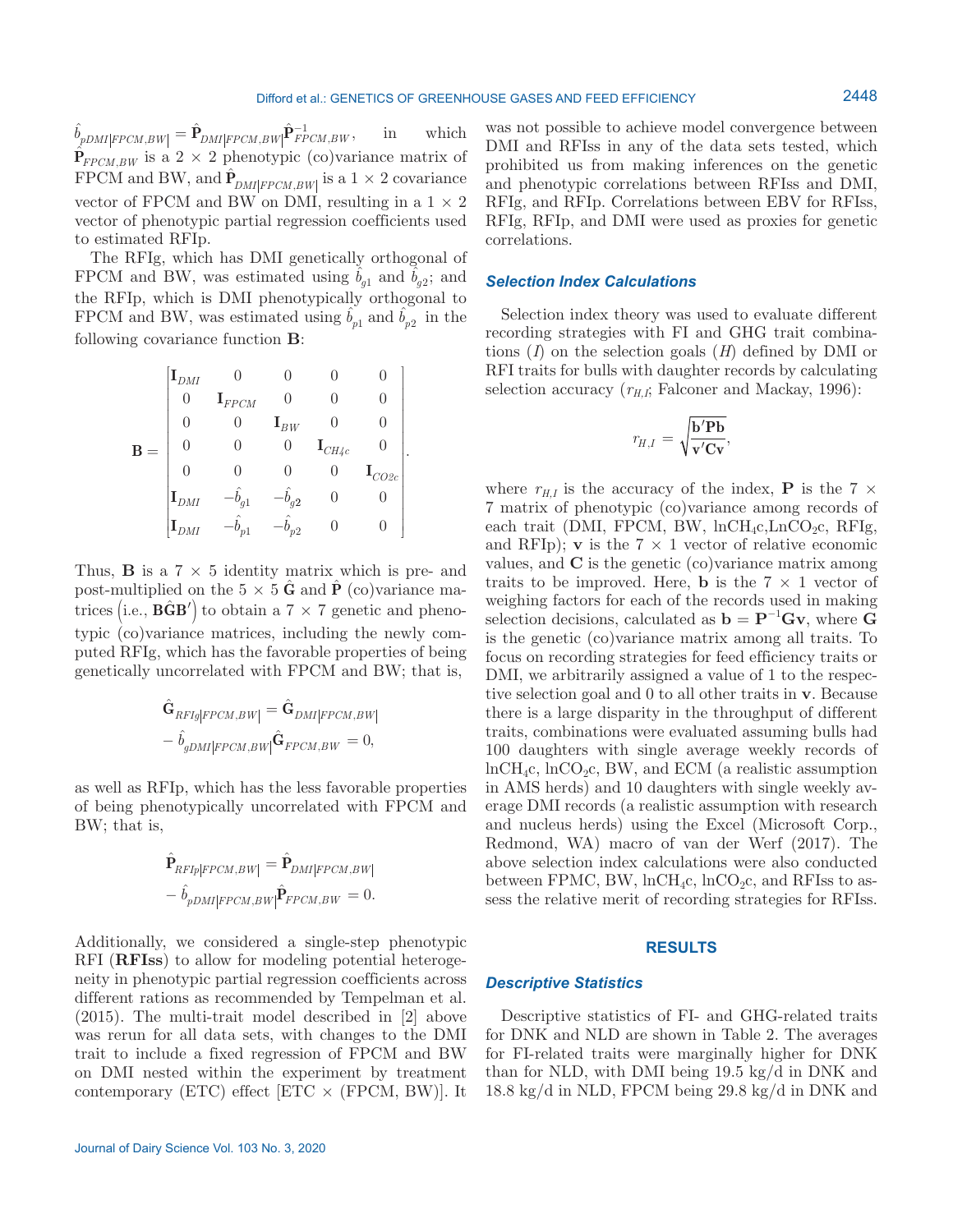#### Difford et al.: GENETICS OF GREENHOUSE GASES AND FEED EFFICIENCY

| se-related traits and greenhouse gas-related traits for each country |                 |
|----------------------------------------------------------------------|-----------------|
| Denmark                                                              | The Netherlands |
|                                                                      | Weekly          |

|  | Table 2. Descriptive statistics of feed intake-related traits and greenhouse gas-related traits for each country |
|--|------------------------------------------------------------------------------------------------------------------|
|--|------------------------------------------------------------------------------------------------------------------|

records Mean SD Minimum Maximum

 ${}^{1}$ FPCM = fat- and protein-corrected milk yield; lnCH<sub>4</sub>c = natural logarithm of methane breath concentration; lnCO<sub>2</sub>c = natural logarithm of carbon dioxide breath concentration.

DMI kg/d 24,946 19.5 3.1 6.6 30.7 7,536 18.8 3.2 5.0 31.9 FPCM kg/d 23,398 29.8 5.8 3.0 54.0 11,736 28.2 5.2 2.9 44.1 BW kg 25,066 607.5 64.9 398.9 867.1 14,754 563.2 59.6 321.2 851.6 lnCH4c ln(ppm) 5,465 0 0.99 −4.4 3.4 7,829 0 0.99 −7.4 5.0 lnCO2c ln(ppm) 5,465 0 0.99 −3.7 3.9 7,829 0 0.99 −4.5 3.9

28.2 kg/d in NLD, and BW being 607.5 kg in DNK and 563.2 kg in NLD. The GHG traits were likewise comparable between the countries before standardization, with  $CH_4c$  higher in NLD [5.9 ln(ppm/d)] than in DNK [5.6 ln(ppm/d)]. In contrast,  $CO<sub>2</sub>C$  was higher in DNK  $[8.5 \ln(ppm/d)]$  than in NLD  $[8.3 \ln(ppm/d)]$ .

Weekly

### *Genetic Parameters*

 $\text{Trait}^1$  Unit

The estimated genetic variances, heritability, and repeatability for Danish and Dutch data sets are shown in Table 3. In general, all estimates were markedly different between countries and higher for traits in DNK compared with NLD. The FI-related traits had higher heritability and repeatability than GHG-related traits.

*FI-Related Traits.* Estimated heritability for DMI was 0.43 in DNK and 0.16 in NLD, with SE ranging from 0.05 to 0.06. The repeatability of DMI was more consistent: 0.65 in DNK and 0.55 in NLD. Heritability estimates for FPCM followed a similar pattern as DMI across data sets, with the highest estimate in DNK of 0.48 and 0.11 in NLD. Body weight was the most heritable trait in all data sets: 0.52 in DNK and 0.63 in NLD.

*GHG-Related Traits.* The  $h^2$  estimates of lnCH<sub>4</sub>c and  $\ln CO_2$ c were more similar across data sets, compared with FI traits. The heritability of  $lnCH_4c$  was 0.27 in DNK and 0.15 in NLD. Similarly, heritability of  $\ln CO_2$ c was 0.26 in DNK and 0.13 in NLD. The standard errors of heritabilities were high in both countries such that only  $lnCH_4c$  in DNK did not include 0 in the  $95\%$  CI. Both lnCH<sub>4</sub>c and lnCO<sub>2</sub>c were highly repeatable in DNK (0.81 and 0.75) and in NLD (0.47 and 0.43), respectively.

records Mean SD Minimum Maximum

*Feed Efficiency Traits.* The genetic and phenotypic partial regression coefficients of FPCM and BW on DMI from the feed efficiency traits RFIg, RFIp, and RFIss are given in Table 4. The genetic partial regression coefficients for FPCM and BW on DMI differed between countries: 0.307 and 0.016 in DNK and 0.163 and 0.013 in NLD. In contrast, phenotypic regression coefficients were more similar across data sets. The phenotypic heterogeneous partial regression coefficients differed across feed rations over trials and seasons, with estimates ranging from 0.113 to 0.249 for FPCM on DMI and from 0.07 to 0.020 for BW on DMI. The  $h<sup>2</sup>$  of feed efficiency traits differed considerably across data sets and trait definitions. In general,  $h^2$  was higher

**Table 3.** Estimated genetic  $\left(\sigma_a^2\right)$  variances, heritability  $(h^2)$  and repeatability of weekly averages  $(t^2)$  with corresponding standard errors in parentheses from Denmark and the Netherlands

|                    |            | Denmark    |            |       | The Netherlands |            |  |
|--------------------|------------|------------|------------|-------|-----------------|------------|--|
| Train <sup>1</sup> | $\sigma^*$ | $h^2$ (SE) | $t^2$ (SE) |       | $h^2$ (SE)      | $t^2$ (SE) |  |
| DMI                | 2.78       | 0.43(0.05) | 0.67(0.02) | 0.64  | 0.14(0.06)      | 0.55(0.02) |  |
| <b>FPCM</b>        | 18.31      | 0.48(0.02) | 0.81(0.01) | 1.97  | 0.11(0.03)      | 0.68(0.01) |  |
| BW                 | 1,695.9    | 0.52(0.01) | 0.91(0.00) | 1,522 | 0.63(0.00)      | 0.85(0.00) |  |
| $CH_4c$            | 0.27       | 0.26(0.11) | 0.81(0.01) | 0.15  | 0.15(0.15)      | 0.47(0.03) |  |
| CO <sub>2</sub> c  | 0.26       | 0.23(0.12) | 0.75(0.02) | 0.13  | 0.13(0.13)      | 0.43(0.03) |  |
| RFIg               | 0.48       | 0.14(0.05) | 0.45(0.02) | 0.27  | 0.09(0.07)      | 0.43(0.01) |  |
| <b>RFIp</b>        | 0.64       | 0.21(0.05) | 0.43(0.02) | 0.29  | 0.10(0.07)      | 0.34(0.03) |  |
| <b>RFIss</b>       | 2.38       | 0.43(0.06) | 0.67(0.01) | 0.67  | 0.16(0.08)      | 0.59(0.02) |  |

 ${}^{1}$ FPCM = fat- and protein-corrected milk yield; CH<sub>4</sub>c = methane breath concentration; CO<sub>2</sub>c = carbon dioxide breath concentration; RFIg = genetic residual feed intake; RFIp = phenotypic residual feed intake; RFIss = single-step residual feed intake.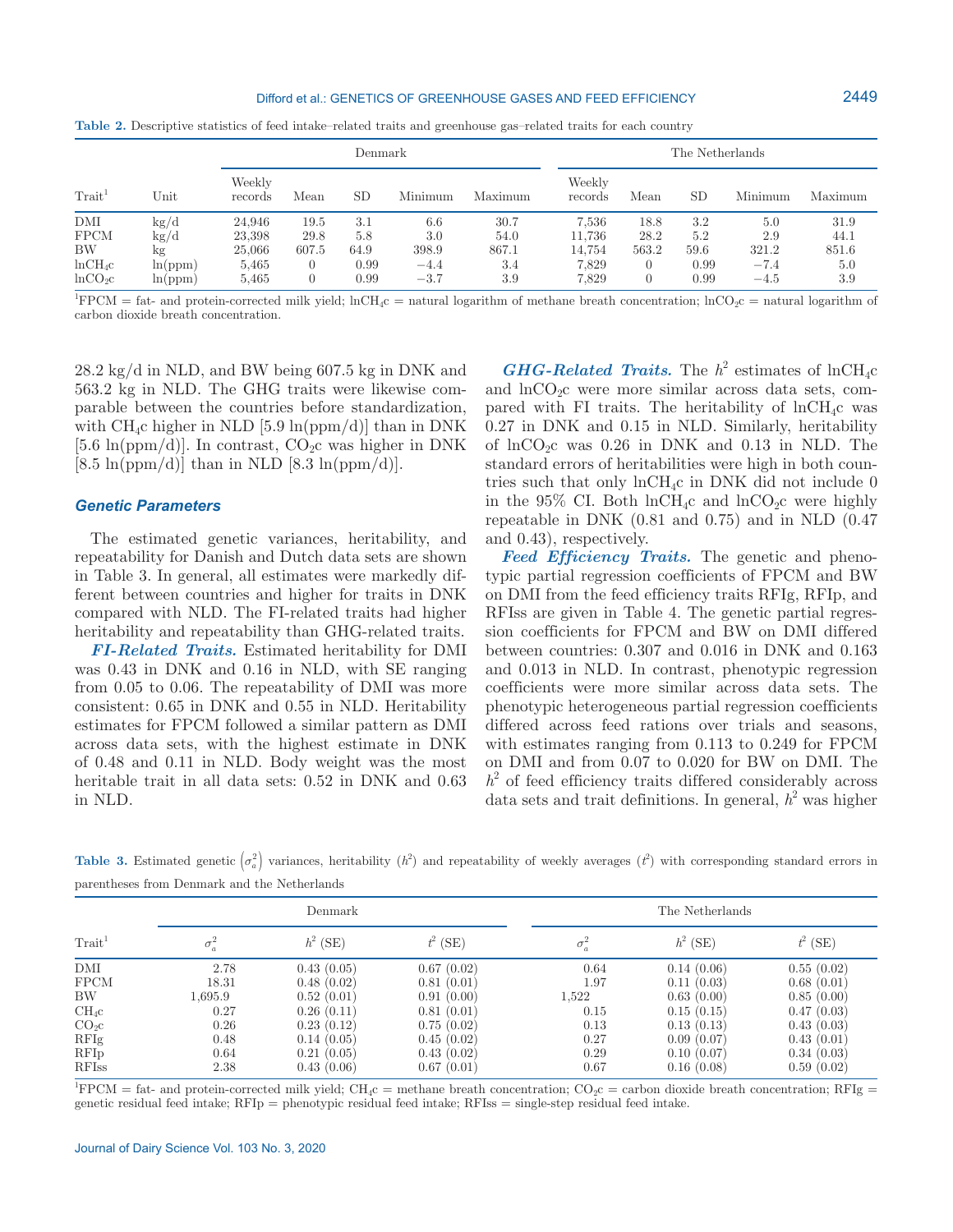#### Difford et al.: GENETICS OF GREENHOUSE GASES AND FEED EFFICIENCY

**Table 4.** Estimated genetic partial regression coefficients for genetic residual feed intake and phenotypic partial regression coefficients for phenotypic residual feed intake and single-step residual feed intake (RFIss) of fat- and protein-corrected milk (FPCM) and BW on DMI

|                                               |                                      | Denmark                               | The Netherlands                      |                                       |  |
|-----------------------------------------------|--------------------------------------|---------------------------------------|--------------------------------------|---------------------------------------|--|
| Train <sup>1</sup>                            | <b>DMIFPCM</b>                       | <b>DMI</b> BW                         | <b>DMIFPCM</b>                       | <b>DMIBW</b>                          |  |
| <b>RFIg</b><br>RFI <sub>ss</sub> <sup>2</sup> | 0.3069<br>0.2162<br>$0.113 \pm 0.02$ | 0.0162<br>0.0137<br>$0.008 \pm 0.002$ | 0.1626<br>0.2731<br>$0.249 \pm 0.02$ | 0.0129<br>0.0115<br>$0.020 \pm 0.001$ |  |

<sup>1</sup>Feed efficiency restricted indices: genetic residual feed intake (RFIg), phenotypic residual feed intake (RFIp), single-step residual feed intake (RFIss).

<sup>2</sup>Range of estimated partial regression coefficients for different experimental rations (estimate  $\pm$  SE).

in DNK than NLD, and  $h^2$  was highest for RFIss and RFIp, followed by RFIg across countries. Finally, RFIss (0.43 in DNK and 0.16 in NLD) was higher than RFIp  $(0.21 \text{ in DNK and } 0.10 \text{ in NLD})$  and RFIg  $(0.14 \text{ in}$ DNK and 0.09 in NLD) (Table 3).

### *Genetic and Phenotypic Correlations*

Genetic and phenotypic correlations between FIrelated traits and GHG-related traits within DNK and NLD data sets are presented in Table 5. In general, the genetic correlations (**rg**) between FI and GHG traits were inconsistent across data sets, as discussed below. Furthermore, the standard errors of genetic correlations were quite variable, ranging from 0.00 to 0.44, and must be considered carefully during interpretation.

*FI-Related Traits.* Dry matter intake was moderately to highly genetically and phenotypically correlated with FPCM and BW, albeit inconsistently across countries. Genetic correlations for FPCM were 0.83  $\pm$ 0.04 in DNK and  $0.47 \pm 0.28$  in NLD. Genetic correlations between DMI and BW were also different across data sets:  $0.45 \pm 0.08$  in DNK and  $0.71 \pm 0.16$  in NLD. Genetic correlations between FPCM and BW ranged

Table 5. Genetic (below diagonal) and phenotypic (above diagonal) correlations (SE in parentheses) between feed intake–related traits,<sup>1</sup> greenhouse gas-related traits,<sup>2</sup> and feed efficiency restricted indices<sup>3</sup> for Denmark and the Netherlands

|                                                                                                      | Denmark                                                                                              |                                                                                                   |                                                                                                |                                                                                                      |                                                                                                      |                                                                                                  |                                                                                                      |                                                                                                         |
|------------------------------------------------------------------------------------------------------|------------------------------------------------------------------------------------------------------|---------------------------------------------------------------------------------------------------|------------------------------------------------------------------------------------------------|------------------------------------------------------------------------------------------------------|------------------------------------------------------------------------------------------------------|--------------------------------------------------------------------------------------------------|------------------------------------------------------------------------------------------------------|---------------------------------------------------------------------------------------------------------|
| Trait                                                                                                | DMI                                                                                                  | <b>FPCM</b>                                                                                       | BW                                                                                             | RFIg                                                                                                 | <b>RFIp</b>                                                                                          | <b>RFIss</b>                                                                                     | $lnCH_4c$                                                                                            | ln CO <sub>2</sub> C                                                                                    |
| DMI<br><b>FPCM</b><br>BW<br>RFIg<br><b>RFIp</b><br><b>RFIss</b><br>$lnCH_4c$<br>ln CO <sub>2</sub> C | 0.83(0.04)<br>0.45(0.08)<br>0.38(0.13)<br>0.79(0.06)<br>$0.90*$<br>0.60(0.13)<br>0.42(0.13)          | 0.59(0.02)<br>0.06(0.11)<br>0.00(0.17)<br>0.48(0.13)<br>0.79(0.05)<br>0.37(0.15)<br>0.20(0.16)    | 0.35(0.03)<br>0.08(0.04)<br>0.00(0.16)<br>0.18(0.13)<br>0.34(0.11)<br>0.34(0.16)<br>0.19(0.17) | 0.54(0.02)<br>$-0.26(0.05)$<br>$-0.09(0.02)$<br>0.86(0.04)<br>$0.47^{6}$<br>0.42(0.23)<br>0.48(0.24) | 0.75(0.01)<br>0.00(0.02)<br>0.00(0.02)<br>0.96(0.00)<br>$0.78^{6}$<br>0.59(0.19)<br>0.54(0.19)       | NC <sup>4</sup><br>0.61(0.02)<br>0.32(0.03)<br>NE <sup>5</sup><br>NE<br>0.69(0.15)<br>0.43(0.14) | 0.33(0.04)<br>0.31(0.05)<br>0.12(0.05)<br>0.07(0.04)<br>0.16(0.04)<br>0.31(0.05)<br>0.97(0.03)       | 0.25(0.04)<br>0.17(0.05)<br>0.08(0.05)<br>0.12(0.04)<br>0.17(0.04)<br>0.22(0.05)<br>0.96(0.00)          |
|                                                                                                      | The Netherlands                                                                                      |                                                                                                   |                                                                                                |                                                                                                      |                                                                                                      |                                                                                                  |                                                                                                      |                                                                                                         |
| DMI<br><b>FPCM</b><br>BW<br>RFIg<br><b>RFIp</b><br><b>RFIss</b><br>$lnCH_4c$<br>ln CO <sub>2</sub> C | 0.47(0.28)<br>0.71(0.16)<br>0.65(0.38)<br>0.56(0.19)<br>$0.51^{6}$<br>$-0.09(0.38)$<br>$-0.08(0.37)$ | 0.59(0.02)<br>0.29(0.23)<br>0.00(0.44)<br>$-0.26(0.41)$<br>0.51(0.27)<br>0.61(0.32)<br>0.58(0.31) | 0.35(0.03)<br>0.18(0.03)<br>0.00(0.27)<br>0.02(0.26)<br>0.66(0.18)<br>0.16(0.25)<br>0.10(0.23) | 0.89(0.01)<br>0.27(0.02)<br>0.01(0.03)<br>0.96(0.02)<br>$0.67^6$<br>$-0.55(0.41)$<br>$-0.48(0.41)$   | 0.77(0.01)<br>0.00(0.03)<br>0.00(0.03)<br>0.96(0.00)<br>$0.66^{6}$<br>$-0.69(0.38)$<br>$-0.62(0.38)$ | NC<br>0.62(0.21)<br>0.33(0.36)<br>NE<br>NΕ<br>0.46(0.36)<br>0.36(0.36)                           | 0.01(0.07)<br>0.10(0.03)<br>0.06(0.04)<br>$-0.06(0.09)$<br>$-0.08(0.09)$<br>0.11(0.11)<br>0.96(0.03) | $-0.01(0.07)$<br>0.10(0.03)<br>0.08(0.04)<br>$-0.08(0.09)$<br>$-0.11(0.09)$<br>0.07(0.11)<br>0.87(0.00) |

<sup>1</sup>Feed intake–related traits: DMI, fat- and protein-corrected milk yield (FPCM), and BW.

<sup>2</sup>Greenhouse gas–related traits: natural logarithms of methane (lnCH<sub>4</sub>c) and carbon dioxide (lnCO<sub>2</sub>c) breath concentrations.

<sup>3</sup>Feed efficiency restricted indices: genetic residual feed intake (RFIg), phenotypic residual feed intake (RFIp), single-step residual feed intake (RFIss).

 ${}^{4}NC = not$  converged.

 ${}^{5}$ NE = not able to be estimated.

6 Correlations between EBV as proxy for genetic correlations.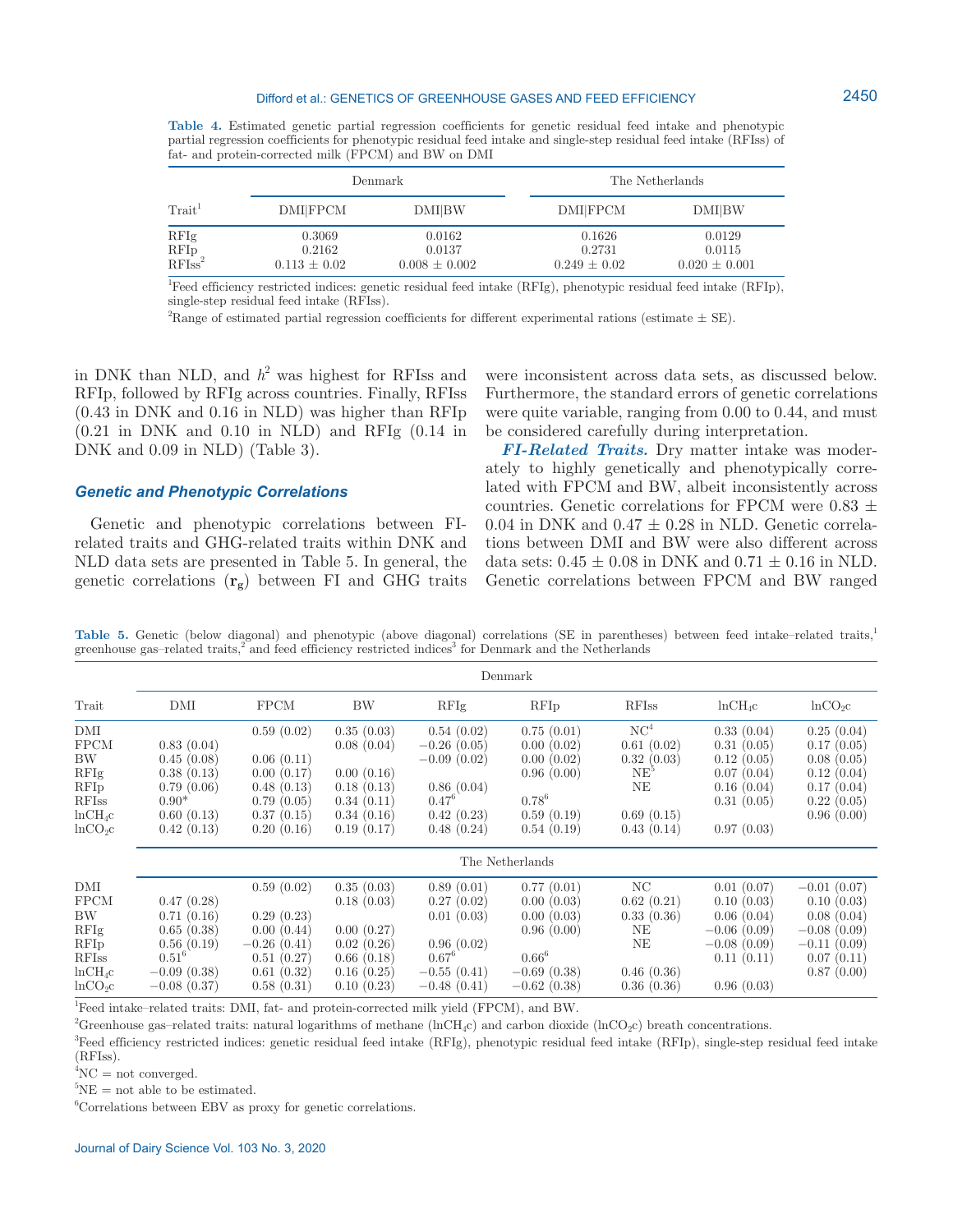from close to zero  $(0.06 \pm 0.11)$  in DNK to lowly positive  $(0.29 \pm 0.23)$  in NLD, and estimates of 0 fell well within the 95% CI. The phenotypic correlations between FPCM and BW were very similar, ranging from  $0.08 \pm 0.02$  in DNK to  $0.18 \pm 0.03$  in NLD.

*GHG-Related Traits.* The rg between GHG traits and FI traits were very different across data sets. Dry matter intake was strongly genetically correlated with  $lnCH_4c$  in DNK (0.60  $\pm$  0.13) but close to zero in NLD  $(-0.09 \pm 0.38)$ . Similarly, for lnCO<sub>2</sub>c, estimates ranged from  $0.42$  in DNK to  $-0.08$  in NLD, with large standard errors similar to those for lnCH4c. The GHG traits also showed similar inconsistency patterns for  $r_g$  with FPCM and BW in both countries, where  $r_g$  with FPCM ranged from  $0.20$  to  $0.61$  and with BW from  $-0.08$  to 0.34. The genetic and phenotypic correlations between  $lnCH_4c$  and  $lnCO_2c$  were, however, consistently very high across countries, with  $r_g$  ranging from 0.96 – 0.97.

Feed Efficiency Traits. The r<sub>g</sub> between feed efficiency traits and components traits (DMI, FPCM, and BW) were highly varied across countries and trait definitions of RFI (Table 5). In general, RFI traits were strongly and positively genetically correlated with DMI; however, the range of estimates was large  $(r_g =$ 0.38–0.79) and even higher for the correlation between EBV for DMI and RFIss as a proxy for  $r_g$  (0.95). By definition, RFIp was phenotypically uncorrelated with component traits FPCM and BW in both countries, and RFIg was genetically uncorrelated with FPCM and BW in both countries; RFIss was both genetically and phenotypically correlated with FPCM and BW. Despite very different partial regression coefficients, the  $r_g$  between the 2 restricted selection index phenotypes RFIp and RFIg were consistently close to unity:  $r_g =$  $0.86 \pm 0.04$  in DNK and  $r_g = 0.96 \pm 0.02$  in NLD. It was not possible to estimate  $r_g$  between RFIp and RFIg with RFIss, but the correlations between their EBV as a proxy, were moderate with RFIg (0.46–0.67) and high with RFIp  $(0.66-0.82)$  in both countries.

The  $r_g$  between feed efficiency traits and GHG traits were inconsistent across countries and trait definitions of feed efficiency. In Denmark, lnCH4c was moderate to strongly positively genetically correlated with feed efficiency traits RFIg ( $r_g = 0.42 \pm 0.23$ ), RFIp ( $r_g = 0.59 \pm 0.59$ ) 0.19), and RFIss ( $r_g = 0.69 \pm 0.15$ ). In the Netherlands, however, lnCH4c was negatively correlated with RFIg  $(r<sub>g</sub> = -0.55 \pm 0.41)$  and RFIp  $(r<sub>g</sub> = -0.69 \pm 0.38)$ , but positively correlated with RFIss ( $r_g = 0.46 \pm 0.36$ ), although the standard errors were large. The genetic correlations between  $ln CO<sub>2</sub>c$  and feed efficiency traits were very similar to that of  $lnCH_4c$  across countries and feed efficiency trait definitions.

# *Prediction Accuracy of Selection Indices for DMI and Feed Efficiency*

The accuracy of bull selection goals for DMI and feed efficiency traits based on the DNK and NLD estimated

**Table 6.** Selection accuracies for bulls for DMI, genetic residual feed intake (RFIg), phenotypic residual feed intake (RFIp), and single-step interaction phenotypic residual feed intake (RFIss) using differing recording schemes with feed intake–related traits<sup>1</sup> and greenhouse gas–related traits<sup>2</sup>

| Selection index accuracy <sup>3</sup>                                                                          | DMI  | RFIg     | <b>RFIp</b> | <b>RFIss</b>    |
|----------------------------------------------------------------------------------------------------------------|------|----------|-------------|-----------------|
| Denmark                                                                                                        |      |          |             |                 |
| $\text{DMI}_{10}$                                                                                              | 0.75 | 0.18     | 0.57        | NE <sup>4</sup> |
| $lnCH_4c_{100} + lnCO_2c_{100}$                                                                                | 0.54 | 0.51     | 0.48        | 0.78            |
| $BW_{100}$ + $FPCM_{100}$                                                                                      | 0.77 | $\Omega$ | 0.48        | 0.70            |
| $\text{DMI}_{10} + \text{lnCH}_{4}c_{100} + \text{lnCO}_{2}c_{100}$                                            | 0.79 | 0.50     | 0.70        | NE              |
| $\text{DMI}_{10}$ + BW <sub>100</sub> + FPCM <sub>100</sub>                                                    | 0.85 | 0.21     | 0.59        | NΕ              |
| $BW_{100}$ + $FPCM_{100}$ + $lnCH_{4}c_{100}$ + $lnCO_{2}c_{100}$                                              | 0.97 | 0.89     | 0.92        | 0.94            |
| ${\rm DMI}_{10}$ + BW <sub>100</sub> + FPCM <sub>100</sub> + ${\rm lnCH}_{4}c_{100}$ + ${\rm lnCO}_{2}c_{100}$ | 0.97 | 0.89     | 0.93        | NΕ              |
| The Netherlands                                                                                                |      |          |             |                 |
| $\mathrm{DMI}_{10}$                                                                                            | 0.65 | 0.37     | 0.30        | NΕ              |
| $lnCH_4c_{100} + lnCO_2c_{100}$                                                                                | 0.07 | 0.46     | 0.57        | 0.35            |
| $BW_{100}$ + $FPCM_{100}$                                                                                      | 0.71 | $\Omega$ | 0.25        | 0.62            |
| $\text{DMI}_{10} + \text{lnCH}_{4}c_{100} + \text{lnCO}_{2}c_{100}$                                            | 0.66 | 0.57     | 0.63        | NE              |
| ${\rm DMI}_{10} + {\rm BW}_{100} + {\rm FPCM}_{100}$                                                           | 0.79 | 0.42     | 0.47        | NΕ              |
| $BW_{100}$ + $FPCM_{100}$ + $lnCH_{4}c_{100}$ + $lnCO_{2}c_{100}$                                              | 0.78 | 0.53     | 0.58        | 0.64            |
| $\text{DMI}_{10} + \text{BW}_{100} + \text{FPCM}_{100} + \text{lnCH}_{4}c_{100} + \text{lnCO}_{2}c_{100}$      | 0.83 | 0.60     | 0.63        | NΕ              |

1 Feed intake–related traits: DMI, fat- and protein-corrected milk yield (FPCM), and BW.

<sup>2</sup>Greenhouse gas–related traits: natural logarithms of methane (lnCH<sub>4</sub>c) and carbon dioxide (lnCO<sub>2</sub>c) breath concentrations.

3 Subscripts denote the number of daughters with a single weekly average record for a given trait within a selection index.

 ${}^{4}NE$  = not able to be estimated.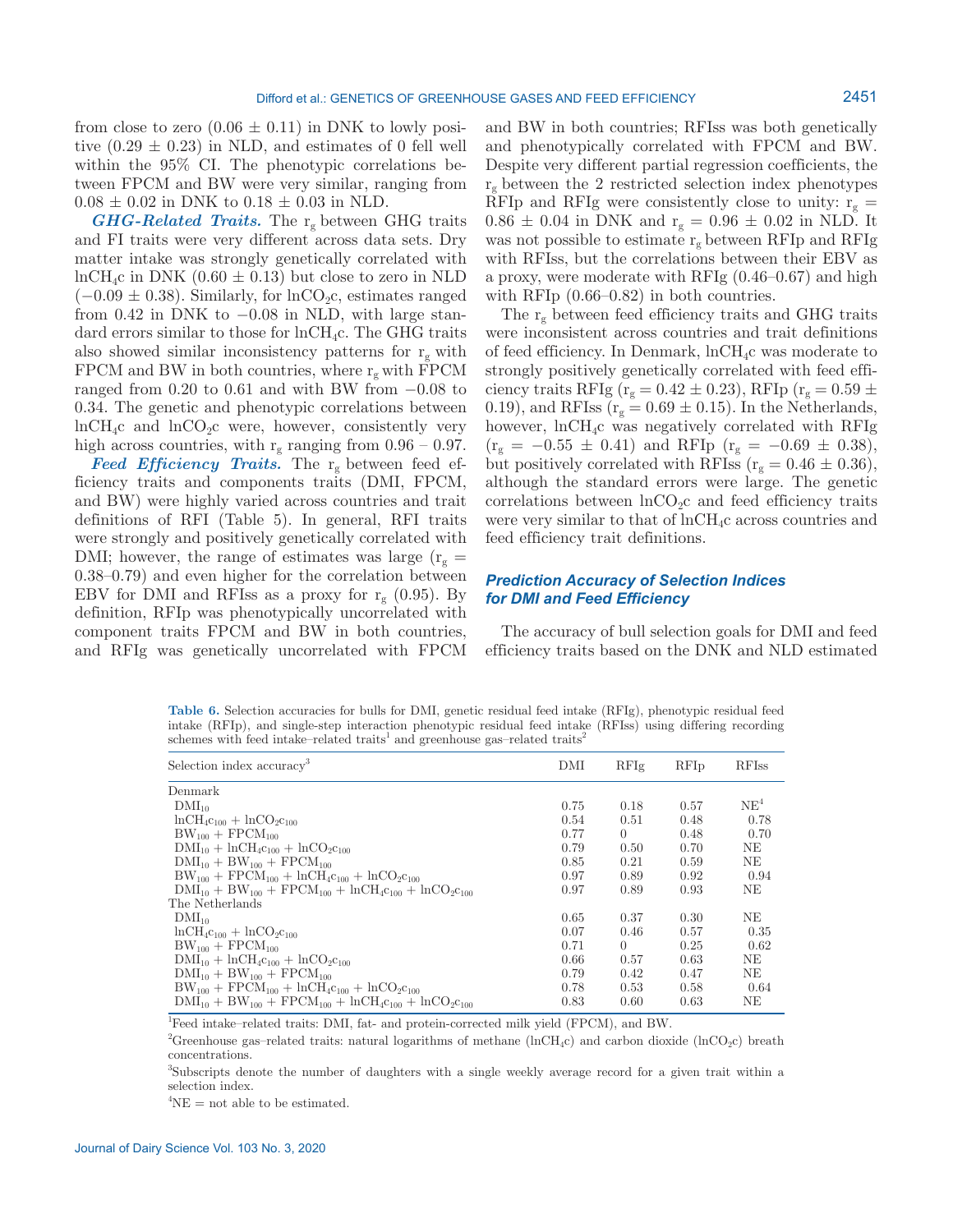**G** and **P** (co)variance matrices for several recording strategies using different combinations of FI and GHG traits are presented in Table 6. For DMI and feed efficiency traits, including the DMI daughter records gave higher accuracies than indices that included only GHG or FPCM and BW, and the highest accuracies were achieved when all sources of information were included.

For DMI, in both countries, bulls having 100 daughters with  $ln CH_4c$  and  $ln CO_2c$  alone gave the lowest accuracies for all recording scenarios. However, having 100 daughters with BW, FPCM,  $lnCH_4c$ , and  $lnCO_2c$ gave higher accuracies (0.97 DNK and 0.78 NLD) than having 10 daughters with DMI records (0.75 DNK and 0.65 NLD) and comparable accuracies to the scenario including all traits (0.97 DNK, 0.83 NLD). For RFIg and RFIp, bulls having  $lnCH_4c$  and  $lnCO_2c$  on 100 daughters gave higher or comparable accuracies (0.48– 0.51 in DNK, 0.46–0.57 in NLD) than having 10 daughters with DMI records (0.18–0.57 in DNK, 0.30–0.37 in NLD). For RFIg, bulls with 100 daughters having FPCM and BW records gave accuracies of 0, whereas for RFIp, accuracies were lower or comparable to the GHG indices (0.48 in DNK and 0.25 in NLD). Models including RFIss and DMI did not converge, so we could not assess the use of DMI on RFIss selection index accuracies; however, having 100 daughters for FPCM, BW, lnCH<sub>4</sub>c, and lnCO<sub>2</sub>c resulted in high accuracies across countries (0.94 in DNK, 0.64 in NLD).

# **DISCUSSION**

# *Genetic Parameters*

*FI-Related Traits.* Investigations into the FIrelated traits DMI, FPCM, and BW have been an area of intense research in DNK and NLD, with both being members of international collaborative consortia such as the global dry matter initiative (Berry et al., 2014). The heritability estimated for DMI in DNK (0.43) was slightly higher than reported previously for Nordic Holsteins (0.20–0.40) by Li et al. (2016). However, Li et al.  $(2016)$  estimated  $h^2$  for 1 to 24 wk of lactation, with an increasing trend from 0.20 to 0.40, whereas we reported entire lactation  $h^2$  from wk 1 to 44. Similarly, the  $h^2$ estimate for DMI in NLD was lower than the range of reported values from previous studies (0.15–0.41; Koenen and Veerkamp, 1998; Vallimont et al., 2010). However, DMI data in NLD were recorded in lactation wk 1 to 10 for most cows (77%) that calved since 2000. Thus, for both countries, restricting the use of older historical data and differences in the length of recording over lactation has resulted in changes in heritability estimates for DMI compared with previous studies in

each country. In the present study, parameters were estimated in repeatability animal models over the course of the entire first lactation, recognizing that previous findings from both populations demonstrate that the genetic parameters of DMI, FPCM, and BW change over the course of lactation (Manzanilla Pech et al., 2014; Li et al., 2016).

The  $h^2$  estimate for FPCM in DNK ( $h^2 = 0.48$ ) was larger than those reported for ECM in DNK (0.27–0.39; Søndergaard et al., 2002; Lassen and Løvendahl, 2016). This could be due to the differences in temporal distribution of data through years and through lactation as discussed above for DMI. It is also important to recognize that the trait definitions for ECM and FPCM differ, as different linear combinations of milk, fat, and protein yields, with FPCM scaled to 1.9% MY, 64.7% fat yield, and 33.4% protein yield (CVB, 2008), and ECM scaled to 1.2% MY, 60.5% fat yield, and 38.2% protein yield (Sjaunja et al., 1991). The choice of FPCM was driven by the need to make findings of this study comparable to international research efforts for GHG mitigation (FAO, 2010). The  $h^2$  estimate for FPCM in NLD was 0.11, well below the range of previous findings in NLD (0.22–0.43; Manzanilla Pech et al., 2014). The lower heritability could be due to using cows that have calved since 2000 instead of 1990, as was reported by Manzanilla Pech et al. (2014). It is also important to note that heritability estimates were generally lower in NLD than in DNK, and lower than previously reported NLD estimates. The NLD data set included cows from 4 research herds and an additional 10 commercial AMS milking herds, which may have contributed to increased residual variation and reduced heritability, whereas only a single research herd and 2 commercial AMS milking herds were included in DNK. Last, the heritability estimates for BW were within the reported ranges in DNK for multiparous Nordic cattle breeds (0.52–0.77; Søndergaard et al., 2002; Sloniewski et al., 2005) and primiparous Dutch Holstein Friesian cows (0.22–0.74; Koenen and Veerkamp, 1998; Manzanilla Pech et al., 2014).

*GHG-Related Traits.* The heritability estimates of  $lnCH<sub>4</sub>c$  and  $lnCO<sub>2</sub>c$  were consistently moderate across data sets with  $h^2$  of 0.27 and 0.26 in DNK and 0.15 and 0.13 in NLD, respectively. These estimates are larger than those reported for primi- and multiparous Dutch Holsteins Friesians in commercial herds:  $lnCH_4c$  ( $h^2 =$  $0.11 \pm 0.02$ ) and  $ln CO<sub>2</sub>C$  ( $h<sup>2</sup> = 0.12 \pm 0.02$ ; van Engelen et al., 2018), of which the primiparous cows were part of this study. However, the estimates of van Engelen et al. (2018) were based on mean  $lnCH_4c$  and  $lnCO_2c$ per milking, whereas we used an average per week of lactation and thus had many more repeated measures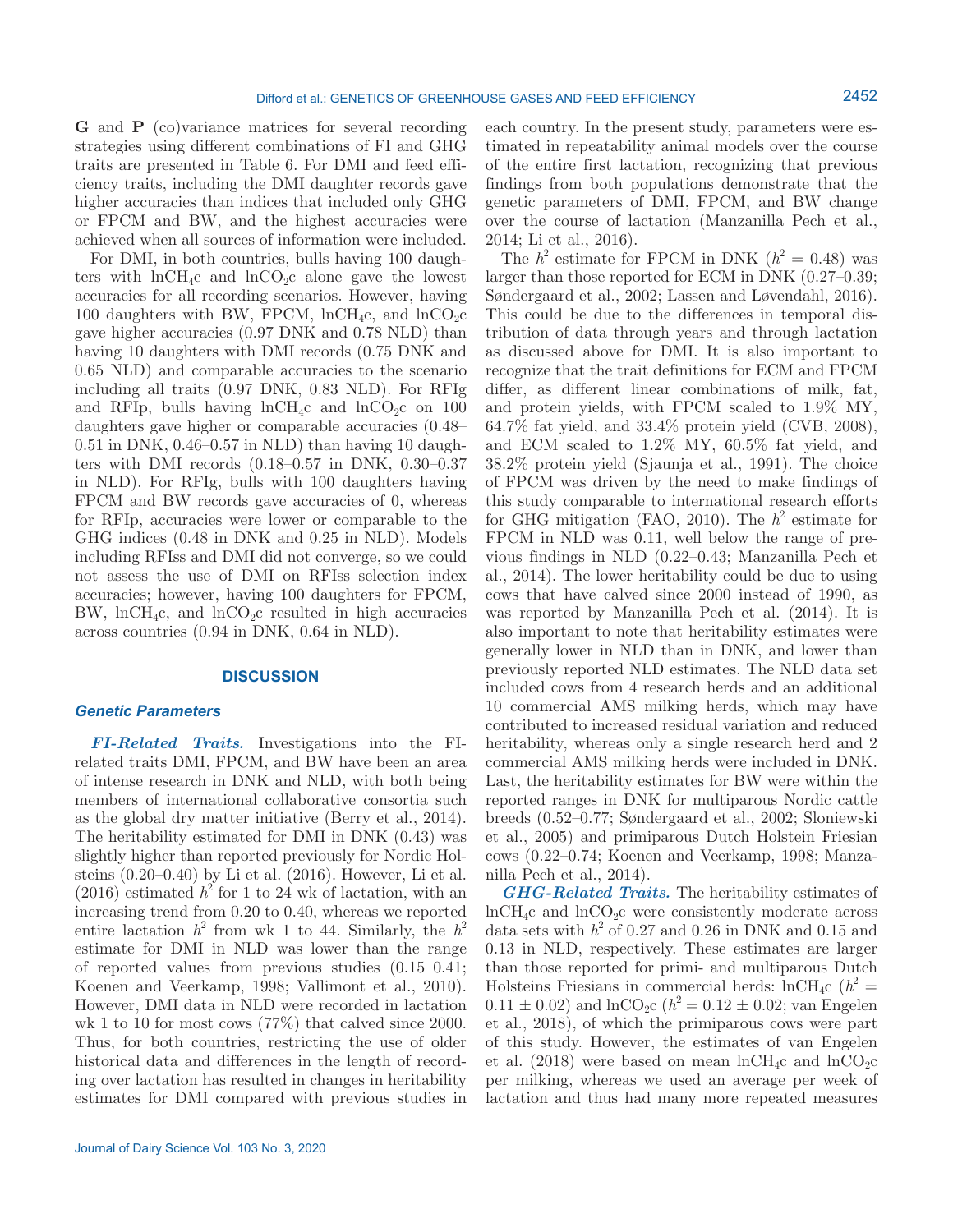per cow, which is an effective error reduction technique with sniffers and a benefit of high-throughput measures (Difford et al., 2016). Although  $lnCH_4c$  and  $ln CO<sub>2</sub>c$  are short-term breath concentration measures, the  $h^2$  estimates are comparable to that of 24-h total mass flux  $CH_4$  production from respiration chambers in over 1,000 growing Aberdeen Angus  $(h^2 = 0.22 \pm 1)$ 0.06; Donoghue et al., 2016), 1,225 dual-purpose mixed and composite sheep  $(h^2 = 0.29 \pm 0.05)$  using portable accumulation chambers (Pinares-Patiño et al., 2013), and lambs in respiration chambers  $(h^2 = 0.23 \pm 0.04)$ ; Jonker et al., 2018).

# *Genetic Correlations*

*FI-Related Traits.* Genetic correlations between FPCM and BW were close to zero in both countries, ranging from low  $(0.06 \pm 0.11)$  in DNK to moderate  $(0.29 \pm 0.23)$  in NLD, following the large range of estimates in literature (ranges reported in square brackets; ECM and FPCM,  $r_g = [-0.36, 0.60]$ ; Manzanilla Pech et al., 2014; Lassen and Løvendahl, 2016; Lu et al., 2017).

Dry matter intake was differentially genetically correlated with FPCM and BW in DNK and NLD. In DNK, DMI was highly genetically correlated with FPCM ( $r_g = 0.83 \pm 0.04$ ), and moderately correlated with BW ( $r_g = 0.45 \pm 0.08$ ), which is comparable to the ranges reported for Nordic Holsteins between DMI and ECM  $(r_g = [0.24, 0.80])$  as well as DMI and BW  $(r_g = [0.3, 0.7];$  Li et al., 2018). Conversely, in NLD, DMI was moderately correlated with FPCM ( $r_g = 0.47$ )  $\pm$  0.28) and highly correlated with BW (0.71  $\pm$  0.16), which are lower than full-lactation repeatability models in NLD of 0.86 for FPCM and 0.45 of BW with DMI (Manzanilla Pech et al., 2014). However, most DMI records in NLD were recorded within the first 70 DIM, and our genetic correlation estimates are comparable to the ranges reported from random regression models from 1 to 70 DIM for DMI and FPCM ( $r_g$  = [-0.55, 0.8]) and DMI and BW ( $r_g = [0.38, 0.6]$ ; Manzanilla Pech et al., 2014).

The present NLD data differ from that of Manzanilla Pech et al. (2014), because only cows calving since 2000 were retained to limit genetic heterogeneity due to selection over time. The recent recording strategy in NLD includes DMI recording for the first 1 to 10 wk of lactation, and continuous recordings of FPCM and BW are made through wk 1 to 44. The relative differences in genetic correlations for FI traits between DNK and NLD as well as the differences between previously reported genetic correlations in NLD suggest lactation stage genetic heterogeneity in FI-related traits. Manza-

Journal of Dairy Science Vol. 103 No. 3, 2020

nilla Pech et al. (2014) reported patterns of heterogeneity between the first 48 DIM (7 wk) of lactation and the remainder of lactation for DMI, FPCM, and BW. Similarly, genetic heterogeneity was observed between the first 8 wk of lactation and the remaining weeks of lactation in FI-related traits in 3 Nordic dairy cattle breeds (Li et al., 2018), suggesting that the genetic relationships between FI-related traits and feed efficiency traits can vary greatly between early and mid to late lactation (Li et al., 2017; Løvendahl et al., 2018).

*GHG-Related Traits.* These are the first reported genetic correlations for breath gas concentration measures and FI-related traits, which makes comparisons with the literature challenging. Recently, genetic correlations have been reported for  $CH<sub>4</sub>$  production using the  $SF_6$  method in 314 multiparous Australian Holsteins under grazing conditions (Breider et al., 2018). The genetic correlations between  $CH_4c$  and mass flux  $CH<sub>4</sub>$  production is not currently known and is needed to assess the merit of  $\text{CH}_4c$  as an indicator trait for  $\text{CH}_4$ production. The phenotypic correlation  $(r_p)$  between  $CH<sub>4</sub>c$  and  $CH<sub>4</sub>$  production is unlikely to be unity, based on  $R<sup>2</sup>$  values from comparisons using the artificial reference cow, GreenFeed (C-Lock Inc., Rapid City, SD), or sniffers (Huhtanen et al., 2015; Difford et al., 2018; Wu et al., 2018). However, it is positive and in the range of 0.29 to 0.97, depending on extraneous factors such as cow muzzle position from the sniffer inlet and wind speed (Huhtanen et al., 2015; Wu et al., 2018). Moreover, the correlation between  $CH<sub>4</sub>$  production and FI-related traits can provide some insight into the expected nature of CH4c and FI traits. Breider et al.  $(2018)$  found  $CH<sub>4</sub>$  production to be moderately genetically correlated with DMI ( $r_g = 0.34 \pm 0.22$ ), MY ( $r_g$  $= 0.26 \pm 0.27$ , and BW (r<sub>g</sub> = 0.42  $\pm$  0.16). Similarly, Lassen and Løvendahl (2016) reported genetic correlations between CH<sub>4</sub> production and FPCM ( $r_g = 0.43 \pm 0.43$ ) 0.10) and BW ( $r_g = -0.18 \pm 0.08$ ), suggesting that the genetic correlations we report for CH4c and FI-related traits are within the ranges reported in literature.

Interestingly, genetic and phenotypic correlations between  $lnCH_4c$  and  $lnCO_2c$  were close to unity (0.97 and 0.96, respectively, in DNK, and 0.96 and 0.87 in NLD). Studies using RC have reported phenotypic correlations as high as  $0.96$  between  $\text{CH}_4$  production and  $CO<sub>2</sub>$  production (Aubry and Yan, 2015). Jonker et al. (2018) reported genetic parameters for lambs in RC and found a similarly high genetic correlation of 0.84  $\pm$  0.04 between CH<sub>4</sub> production and CO<sub>2</sub> production. This would suggest the relationship between the 2 gases is highly conserved. Some prediction equations for  $\text{CH}_4$ production are premised on the relationship between  $CH<sub>4</sub>$  and  $CO<sub>2</sub>$  (Madsen et al., 2010). Validation of these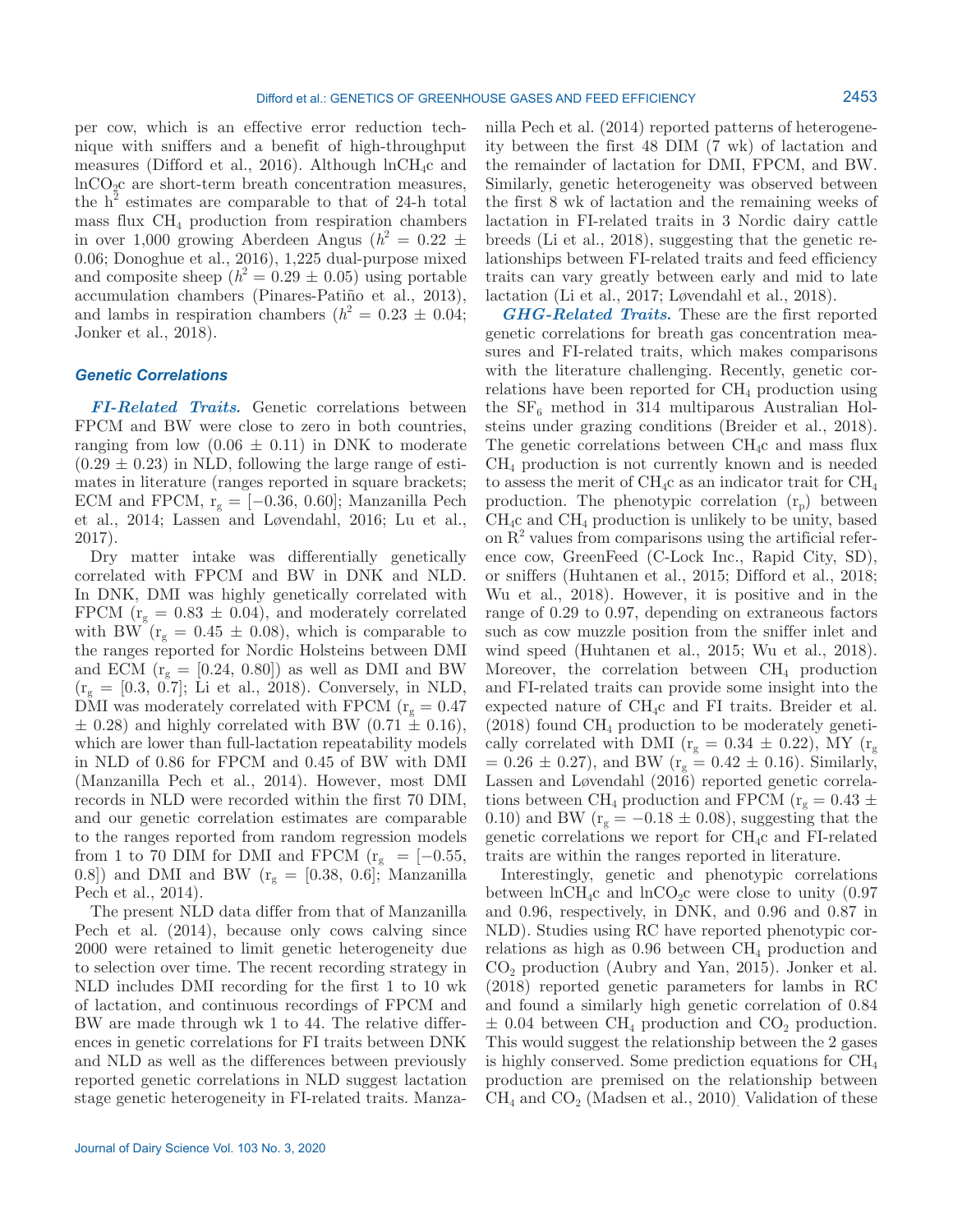Journal of Dairy Science Vol. 103 No. 3, 2020

The current study estimated RFIg, RFIp, and RFIss, which showed a trend of increasing heritability toward that of DMI ( $RFIg = 0.14$ ,  $RFIp = 0.21$ , and  $RFIss =$ 0.43 in DNK;  $RFIg = 0.09$ ,  $RFIp = 0.10$  and  $RFIss =$ 0.16 in NLD), although in NLD, only the RFIss estimate was significant. Similarly, RFIg has been reported to be smaller than RFIp (Veerkamp et al., 1995; Shirali et al., 2018), which, in turn, has been reported to be smaller than RFIss (Tempelman et al., 2015).

lactation stage and energy density of rations.

The trend of heritability among RFI traits appears to follow the trend of the magnitude of genetic relationships with DMI and component traits. By defining RFIg, it was possible to express DMI as genetically independent of both traits, which resulted in the lowest feed efficiency  $h^2$  estimate. Thus, despite very different genetic (co)variances between the 2 countries, it was feasible to identify cows that genetically require less DMI without affecting changes to FPCM and BW. However,

these parameters with higher levels of certainty needed for implementation. Interestingly, the phenotypic correlations between FI-related traits were very similar in both countries and defining RFIp similarly resulted in phenotypic correlations with FPCM and BW of zero. However, nonzero genetic correlations between RFIp and FPCM and BW remain in both countries (FPCM  $r_g = 0.48 \pm 0.13$ , BW  $r_g = 0.18 \pm 0.13$  in DNK; FPCM  $r_{\rm g} = -0.26 \pm 0.41$ , BW  $r_{\rm g} = 0.02 \pm 0.26$  in NLD). The genetic correlations between RFIg and RFIp were strongly positive in both countries  $(0.86 \pm 0.04 \text{ in DNK})$ and  $0.96 \pm 0.02$  in NLD) in agreement with Lu et al. (2017). Shirali et al. (2018) estimated RFIg, RFIp, and FCR in 3,724 growing pigs and found a genetic correlation of 0.92  $\pm$  0.04 between RFIg and RFIp and 0.89  $\pm$ 0.04 between RFIg and FCR. Although direct and correlated responses of selection for RFIg were consistent, direct and correlated responses to selection for RFIp and FCR were inconsistent, and unexpected responses in feed intake, ADG, and lean meat percentage were observed, suggesting nonequivalence between RFIp and RFIg (Shirali et al., 2018).

the standard errors of these correlations were still large, and higher numbers of cows are needed to estimate

To test for heterogeneity due to energy density changes in rations over seasons and from different research trials, we estimated RFIss (Tempelman et al., 2015). Despite significant interaction terms between ETC and partial regression coefficients of FPCM and BW on DMI in both countries, the  $h^2$  and additive genetic variation estimates were the same or very close to that of DMI, with similar genetic and phenotypic correlations to component traits. It is challenging to assess the goodness of fit and genetic equivalence or lack thereof for RFIss and DMI, because models including DMI and RFIss failed to converge in both countries, preventing further estimation of matrices needed for the computation of RFIg and RFIp and their correlations with RFIss. This is a limitation of the 2-step and single-step RFI methodologies previously reported (Tempelman et al., 2015). We computed the correlation between EBV for RFIss, DMI, RFIg, and RFIp as a proxy to genetic correlations and found very similar correlations between RFIss with RFIg and RFIp as were found for DMI with RFIg and RFIp. The largest discrepancy was in correlations between EBV for DMI and RFIss in the 2 countries. In DNK, it was strong and positive (0.90), indicating minimal heterogeneity due to different energy densities of rations. However, the correlation between DMI and RFIss in NLD was substantially lower (0.50), indicating that heterogeneity due to different energy densities of diets had an effect in NLD. In the presence of heterogeneity between

high correlations between  $CH_4$  and  $CO_2$  are needed across multiple methods of gas measurement.

Because feed efficiency is not directly observable and is defined as feed intake conditional on a combination of production traits or energy sinks (component traits), it is dependent on the genetic relationships between these traits. The genetic and phenotypic correlations between DMI and components traits have previously been shown to be influenced by lactation stage heterogeneity (Manzanilla Pech et al., 2014; Li et al., 2018) or possible genotype by environment interactions due to different research stations and energy density of rations (Tempelman et al., 2015; Lu et al., 2017; Yao et al., 2017). There are a multitude of trait definitions in literature with a wide range of heritability estimates  $(h^2 = 0-0.38;$  Berry and Crowley, 2013), the definitions most closely aligned to breeding practices are the restricted selection index approaches (RFIg and RFIp; Kennedy et al., 1993; Veerkamp et al., 1995). However, these approaches assume fixed and estimable genetic or phenotypic partial regression coefficients between DMI and components traits and do not directly account for heterogeneity in partial regression coefficients due to lactation stage or different energy densities of rations. Tempelman et al. (2015) proposed the use of RFIss, allowing for heterogeneity in phenotypic partial regression coefficients due to different energy densities in rations at different research stations, this was later extended to genetic partial regression coefficients in a Bayesian approach (Lu et al., 2017). Currently, no definitions of RFI account for both heterogeneity in

### *Feed Efficiency Traits*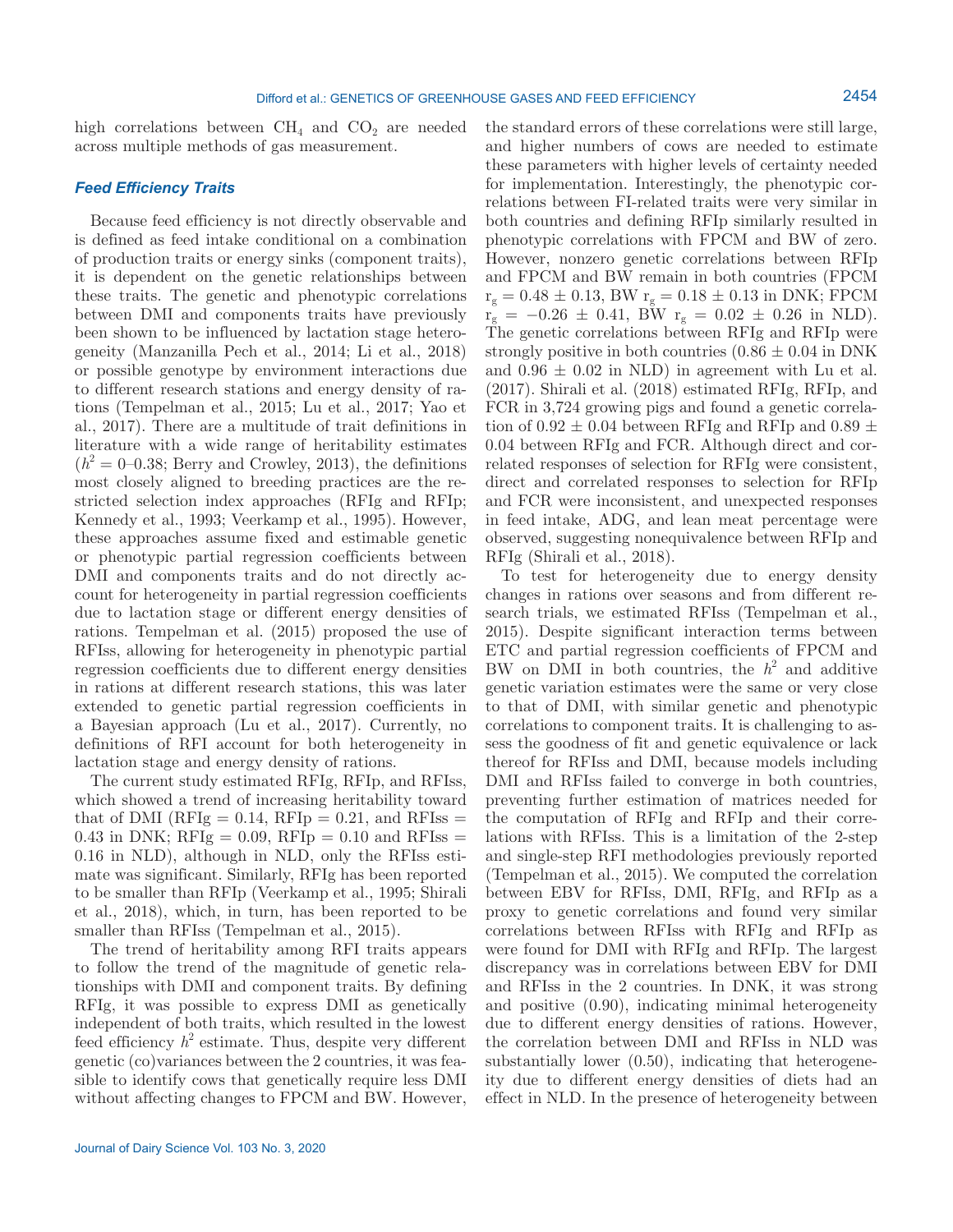component traits and DMI, it is necessary to estimate either RFIss (phenotypic adjustment; Tempelman et al., 2015) or RFIg using hierarchical Bayesian multitrait models (Lu et al., 2017) or subset the data further and make use of multitrait genotype by environment interactions models defined by diet.

# *Relationship Between GHG Traits and Feed Efficiency*

Both GHG traits had moderate to high genetic correlations with all feed efficiency traits in both countries, and the magnitude of the genetic correlations increased from 0.42 with RFIg in DNK to  $-0.69$  with RFIp in NLD. Crucially, the sign of genetic correlations between GHG traits and feed efficiency traits differed between countries for RFIg and RFIp, being positive in DNK and negative in NLD. Furthermore, the sign of genetic correlations for RFIss and GHG traits was positive in both countries. These results highlight the complexity of the relationships between feed efficiency traits and GHG traits in the presence of possible lactation stage and dietary heterogeneity.

The relationship between  $\text{CH}_4$  emission and feed efficiency is contentious, with inconsistent results between RFIp and CH4 production. Positive phenotypic correlations ( $r_p = 0.10{\text -}0.56$ ) between residual energy intake and CH4 production predicted from energy intake and the ratio of  $CH_4c/CO_2c$  from sniffers in concentrate feeders were reported for 412 lactating Nordic red cattle (Negussie et al., 2014). Similarly, a study using the GreenFeed system found efficient RFIp groups to have significantly reduced DMI,  $CH<sub>4</sub>$ , and  $CO<sub>2</sub>$  production compared with inefficient RFIp (Hailemariam et al., 2016). All of these methods require supplemented concentrate to attract the cow to the instrument and, in the case of sniffers installed in AMS, concentrate supplementation is based on individual milk production. In contradiction, a separate study in respiration chambers found efficient RFIp groups to have reduced DMI but increased  $CH<sub>4</sub>$  and  $CO<sub>2</sub>$  production compared with inefficient RFIp groups (Olijhoek et al., 2018). To date, only a single genetic correlation ( $r_g = 0.72$ ) between  $CH<sub>4</sub>$  production predicted from gross energy intake and phenotypic RFI has been reported (de Haas et al., 2011). Breider et al. (2018) investigated the responses to selection in DMI, MY, BW, and  $CH_4$  production from  $SF_6$ , using restricted selection indices in Australian Holsteins on pasture. However, the index for reducing DMI and restricting MY and BW (RFIg) showed a correlated increase in  $CH<sub>4</sub>$  production, indicating that efficient RFIg cows have higher  $CH_4$  production. Using the estimated parameters from Breider

Journal of Dairy Science Vol. 103 No. 3, 2020

et al. (2018) and the methods described in Kennedy et al. (1993), it is possible to estimate the genetic correlation between RFIg and  $CH<sub>4</sub>$  production, which was small ( $r_g = -0.004$ ; Breider et al., 2018).

Inconsistencies in identifying genetic correlations between GHG traits and feed efficiency in the aforementioned studies could be due to differences in environment and diet (grazing vs. TMR), concentrate supplementation based on individual milk production, trait definitions (RFIg vs. RFIp), and  $CH_4$  emission phenotype (CH<sub>4</sub> production vs. CH<sub>4</sub>c), as well as  $CH<sub>4</sub>$ measurement methods (sniffers, GreenFeed, and  $SF_6$ ). Within the present study, however, the differences in genetic correlations between GHG traits with RFIg and RFIp in DNK and NLD are likely a result of genetic heterogeneity due to lactation stage or energy density of different diets, particularly whether concentrate was supplemented based on individual milk production. In DNK, 434 primiparous cows had repeated weekly records for GHG traits, 47% of which had full-lactation concurrent records for GHG traits and FI traits. In NLD, 654 primiparous cows had repeated weekly records for GHG traits for part of lactation, 42% of which had DMI records in the first 70 DIM; as a result, no cows had concurrent GHG and FI traits in NLD. In NLD, feed efficiency is largely estimated for the first 70 DIM and correlated with GHG traits from 70 to 305 DIM. Both GHG traits and feed efficiency change over the course of lactation, particularly between early and mid to late lactation, thus their genetic correlations with each other at different lactation stages are likely to differ as well (Li et al., 2017; Pszczola et al., 2017).

Within NLD, the genetic correlations between feed efficiency traits, which assumed constant partial regression coefficients (i.e., RFIg and RFIp) and GHG, were opposite in sign to RFIss, which allowed for heterogeneity due to ration. However, standard errors of these genetic correlations in NLD were large. Heterogeneity in feed efficiency traits due to different experimental rations is well established (Tempelman et al., 2015) and there is evidence for heterogeneity in regression coefficients between CH4c and milk yield in herds using different feeding regimens, as well as different levels of concentrate supplementation in AMS based on individual milk yield (Bell et al., 2014). Importantly, in DNK, all GHG traits and FI traits are recorded on cows in AMS supplemented with concentrate based on milk production. In contrast, in NLD during the DMI recording period, cows are fed TMR (1–70 DIM) without additional concentrate supplementation and then fed a partial mixed ration and concentrate supplemented in the AMS based on individual milk production (71–305 DIM) when GHG traits are recorded.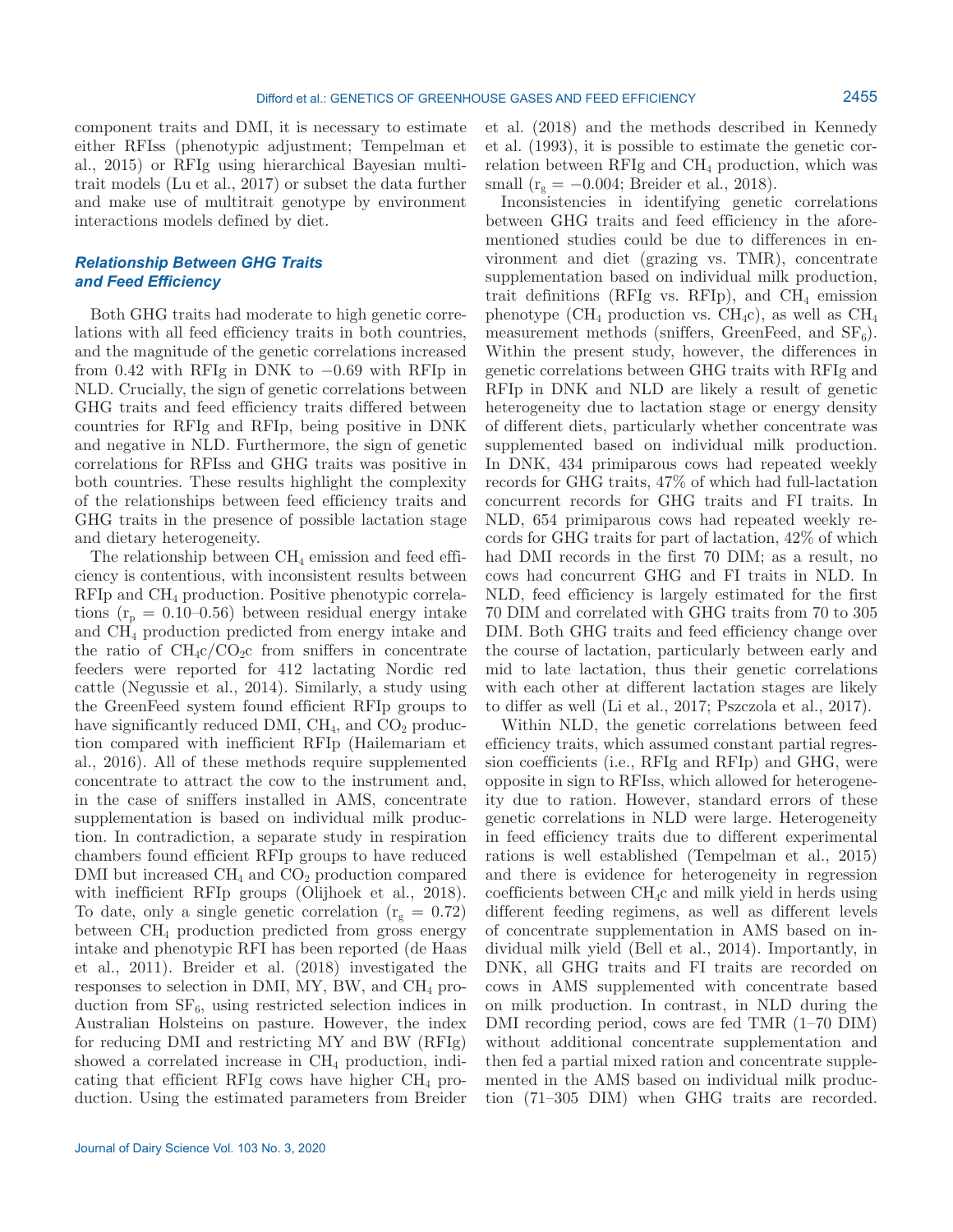Increasing the concentrate-to-forage ratio reduces  $CH<sub>4</sub>$  production relative to DMI (Bell et al., 2014); a shortcoming of using DMI to calculate feed efficiency traits is that energy and feed composition are not accounted for and individual forage-to-concentrate ratios for cows are ignored. As a result, cows with higher milk production are fed a more energy dense diet, with a higher concentrate-to-forage ratio, which reduces  $CH<sub>4</sub>$ production. By expressing feed efficiency as RFIss and accounting for heterogeneity due to different rations, differences in feed composition and energy density might be better accounted for in NLD, resulting in consensus positive genetic correlations between GHG traits and RFIss in DNK and NLD. Because most DMI records are recorded in small-scale research herds in which numerous dietary trials are conducted and there is large variation in dietary rations across commercial herds (Bell et al., 2014), and the sniffer method requires AMS herds which supplement additional concentrate based on milk production, further research is needed to evaluate possible genotype by environment interactions due to diets.

# *Prediction Accuracy of Selection Indices for DMI and Feed Efficiency*

When assessing the potential of a large-scale indicator trait to a scarcely recorded and expensive breeding goal trait, it is important to account for the genetic correlations and the value of increased records of the indicator trait. The accuracy of selection indices for DMI and feed efficiency traits was assessed for bulls using different combinations of FI and GHG traits based on the estimated genetic and phenotypic (co) variances and numbers of daughters with single weekly averaged records. For DMI, including only GHG traits had limited gains compared with including FPCM and BW in both countries. However, using GHG traits as well as FPCM and BW for a bull with 100 daughters gave high accuracies in both countries, almost negating the need for DMI records on daughters (0.97 in DNK and 0.83 in NLD).

The accuracy of RFIg using only FPCM and BW was zero, as compared with the accuracy using GHG traits (0.51 in DNK and 0.46 in NLD). The accuracy of RFIp only using FPCM and BW was modest (0.48 in DNK and 0.25 in NLD) and similar to that for GHG traits (0.48 in DNK and 0.57 in NLD). Similarly, Manzanilla-Pech et al. (2016) found accuracies for DMI and RFIp using conformation traits (stature, chest width, and body depth) along with BW and milk energy output in the US and NLD Holstein populations. Bull accuracies for DMI using conformation traits were 0.43 in NLD and 0.63 in the United States and further increased to 0.79 in NLD and 0.97 in the United States with the addition of BW and milk energy output (Manzanilla-Pech et al., 2016). Although the accuracies were low for RFIp in NLD (0.17) but substantial in the United States (0.97), the 2 populations had very different genetic correlations between RFIp and predictor traits (Manzanilla-Pech et al., 2016).

Across all 3 feed efficiency traits and DMI, having 100 daughters with FPCM, BW, and GHG traits resulted in sufficiently high accuracies to almost negate the need for DMI records. This highlights the potential of high-throughput automated indicator traits in the AMS to improve bull EBV accuracies for scarcely recorded traits if genetic parameters are known. However, much larger studies are required to elucidate whether and how potential sources of heterogeneity in the relationships between FI and GHG traits (such as lactation stage or different diets) can influence the genetic relationships between feed efficiency and GHG.

# **CONCLUSIONS**

This study demonstrated genetic variation for feed efficiency traits and the concentration of  $\text{CH}_4$  and  $\text{CO}_2$ in the breath of lactating Holstein cattle. However, feed efficiency traits were differentially genetically correlated with breath concentration GHG traits in both magnitude and sign, depending on the population and the trait definitions of feed efficiency, which may be due to the influence of lactation stage and diet-induced heterogeneity. Despite differences in the sign of genetic correlations between GHG traits and feed efficiency traits, the magnitude of correlations resulted in the relatively cheap GHG traits improving the accuracies of highly valuable feed efficiency traits. Across all 3 feed efficiency traits and DMI, having 100 daughters with FPCM, BW, and GHG traits resulted in sufficiently high accuracies to almost negate the need for DMI records. These findings open the possibility for using GHG traits as large-scale indicator traits for genetically improving the accuracies of feed efficiency in dairy cows.

## **ACKNOWLEDGMENTS**

The authors acknowledge the generosity of the anonymous Danish and Dutch farmers and research herds who allowed GHG sampling of their cows. We are grateful for the kind assistance of Per Madsen and Mahmoud Shirali (Center for Quantitative Genetics and Genomics, Aarhus University, Denmark) with calculations for standard errors of correlations between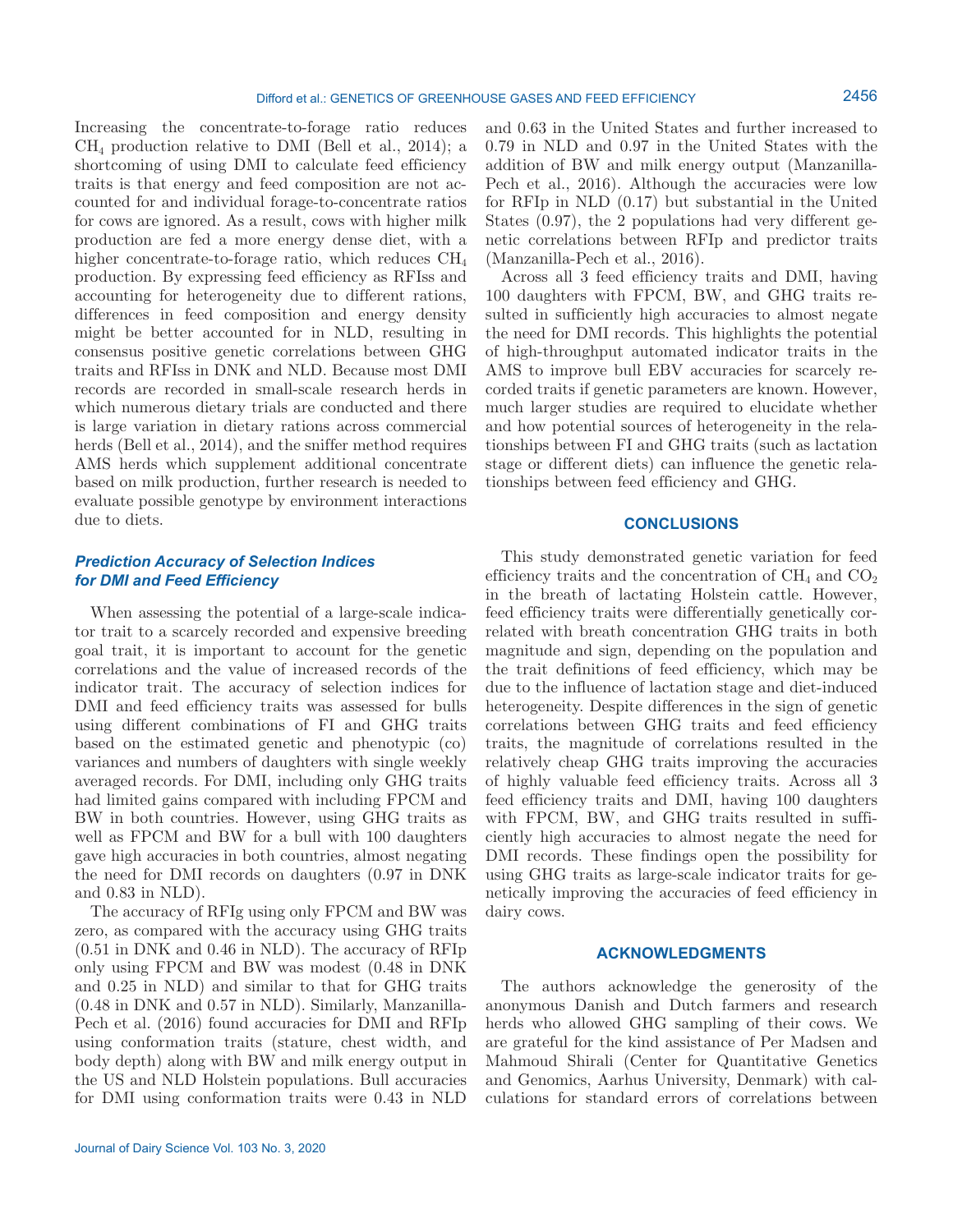RFIg and other traits; Ghyslaine Schopen, Sabine van Engelen, Wijbrand Ouweltjes (Wageningen University & Research, Wageningen, the Netherlands), and Martin Bjerring (Department of Animal Science, Aarhus University, Denmark) for their curatorship of the Dutch and Danish datasets and technical expertise. G. F. Difford benefited from an Erasmus-Mundus fellowship and a grant by the Innovation Fund Denmark project REMRUM, within the framework of the European Graduate School in Animal Breeding and Genetics. The authors express gratitude to the EU COST-action METHAGENE network for the interesting discussions and input. The authors declare there is no conflict of interest. Jan Lassen is employed at Viking Genetics, and this organization has no financial or other interests in this research.

#### **REFERENCES**

- Aubry, A., and T. Yan. 2015. Meta-analysis of calorimeter data to establish relationships between methane and carbon dioxide emissions or oxygen consumption for dairy cattle. Anim. Nutr. 1:128– 134.<https://doi.org/10.1016/j.aninu.2015.08.015>.
- Beerda, B., W. Ouweltjes, L. B. J. Šebek, J. J. Windig, and R. F. Veerkamp. 2007. Effects of genotype by environment interactions on milk yield, energy balance, and protein balance. J. Dairy Sci. 90:219–228. [https://doi.org/10.3168/jds.S0022-0302\(07\)72623-1.](https://doi.org/10.3168/jds.S0022-0302(07)72623-1)
- Bell, M. J., S. L. Potterton, J. Craigon, N. Saunders, R. H. Wilcox, M. Hunter, J. R. Goodman, and P. C. Garnsworthy. 2014. Variation in enteric methane emissions among cows on commercial dairy farms. Animal 8:1540–1546. [https://doi.org/10.1017/](https://doi.org/10.1017/S1751731114001530) [S1751731114001530.](https://doi.org/10.1017/S1751731114001530)
- Berry, D. P., M. P. Coffey, J. E. Pryce, Y. de Haas, P. Løvendahl, N. Krattenmacher, J. J. Crowley, Z. Wang, D. Spurlock, K. Weigel, K. Macdonald, and R. F. Veerkamp. 2014. International genetic evaluations for feed intake in dairy cattle through the collation of data from multiple sources. J. Dairy Sci. 97:3894–3905. [https://doi](https://doi.org/10.3168/jds.2013-7548) [.org/10.3168/jds.2013-7548](https://doi.org/10.3168/jds.2013-7548).
- Berry, D. P., and J. J. Crowley. 2013. Cell Biology Symposium: Genetics of feed efficiency in dairy and beef cattle. J. Anim. Sci. 91:1594–1613. [https://doi.org/10.2527/jas.2012-5862.](https://doi.org/10.2527/jas.2012-5862)
- Breider, I. S., E. Wall, P. C. Garnsworhty, and J. E. Pryce. 2018. Genetic relationships between methane emission and milk yield, live weight and dry matter intake. Page 134 in Proc. World Congr. Genet. Appl. Livest. Prod., 11, Auckland, New Zealand. [http://](http://www.wcgalp.org/proceedings/2018/genetic-relationships-between-methane-emission-and-milk-yield-live-weight-and-dry) [www.wcgalp.org/proceedings/2018/genetic-relationships-between](http://www.wcgalp.org/proceedings/2018/genetic-relationships-between-methane-emission-and-milk-yield-live-weight-and-dry) [-methane-emission-and-milk-yield-live-weight-and-dry](http://www.wcgalp.org/proceedings/2018/genetic-relationships-between-methane-emission-and-milk-yield-live-weight-and-dry).
- CVB. 2008. Tabellenboek Veevoeding (Dutch Feed Table Booklet). Centraal Veevoeder Bureau, Lelystad, the Netherlands.
- de Haas, Y., M. P. L. Calus, R. F. Veerkamp, E. Wall, M. P. Coffey, H. D. Daetwyler, B. J. Hayes, and J. E. Pryce. 2012. Improved accuracy of genomic prediction for dry matter intake of dairy cattle from combined European and Australian data sets. J. Dairy Sci. 95:6103–6112. <https://doi.org/10.3168/jds.2011-5280>.
- de Haas, Y., J. J. Windig, M. P. L. Calus, J. Dijkstra, M. de Haan, A. Bannink, and R. F. Veerkamp. 2011. Genetic parameters for predicted methane production and potential for reducing enteric emissions through genomic selection. J. Dairy Sci. 94:6122–6134. [https://doi.org/10.3168/jds.2011-4439.](https://doi.org/10.3168/jds.2011-4439)
- Difford, G. F., J. Lassen, and P. Løvendahl. 2016. Interchangeability between methane measurements in dairy cows assessed by comparing precision and agreement of two non-invasive infrared methods. Comput. Electron. Agric. 124:220–226. [https://doi.org/10.1016/j](https://doi.org/10.1016/j.compag.2016.04.010) [.compag.2016.04.010.](https://doi.org/10.1016/j.compag.2016.04.010)
- Difford, G. F., D. W. Olijhoek, A. L. F. Hellwing, P. Lund, M. A. Bjerring, Y. de Haas, J. Lassen, and P. Løvendahl. 2018. Ranking cows' methane emissions under commercial conditions with sniffers versus respiration chambers. Acta Agric. Scand. A Anim. Sci. 68:25–32.<https://doi.org/10.1080/09064702.2019.1572784>.
- Donoghue, K. A., T. Bird-Gardiner, P. F. Arthur, R. M. Herd, and R. F. Hegarty. 2016. Genetic and phenotypic variance and covariance components for methane emission and postweaning traits in Angus cattle. J. Anim. Sci. 94:1438–1445. [https://doi.org/10.2527/](https://doi.org/10.2527/jas.2015-0065) [jas.2015-0065.](https://doi.org/10.2527/jas.2015-0065)
- Falconer, D., and T. Mackay. 1996. Introduction to Quantitative Genetics. 4th ed. Longman Scientific and Technical, Essex, UK.
- FAO. 2010. Greenhouse Gas Emissions from the Dairy Sector. A Life Cycle Assessment. Accessed Dec. 5, 2017. [http://www.fao.org/](http://www.fao.org/docrep/012/k7930e/k7930e00.pdf) [docrep/012/k7930e/k7930e00.pdf](http://www.fao.org/docrep/012/k7930e/k7930e00.pdf).
- Garnsworthy, P. C., J. Craigon, J. H. Hernandez-Medrano, and N. Saunders. 2012a. Variation among individual dairy cows in methane measurements made on farm during milking. J. Dairy Sci. 95:3181–3189. <https://doi.org/10.3168/jds.2011-4606>.
- Garnsworthy, P. C., J. Craigon, J. H. Hernandez-Medrano, and N. Saunders. 2012b. On-farm methane measurements during milking correlate with total methane production by individual dairy cows. J. Dairy Sci. 95:3166–3180. [https://doi.org/10.3168/jds.2011](https://doi.org/10.3168/jds.2011-4605) [-4605](https://doi.org/10.3168/jds.2011-4605).
- Hailemariam, D., G. Manafiazar, J. Basarab, F. Miglior, G. Plastow, and Z. Wang. 2016. Greenhouse gas emission related traits differ in RFI divergent lactating dairy cows. J. Anim. Sci. 94(Suppl\_5):191. (Abstr.) <https://doi.org/10.2527/jam2016-0394>.
- Hemme, T., M. M. Uddin, and O. A. Ndambi. 2014. Benchmarking cost of milk production in 46 countries. J. Rev. Glob. Econ. 3:254– 270.
- Hristov, A. N., J. Oh, J. L. Firkins, J. Dijkstra, E. Kebreab, G. Waghorn, H. P. S. Makkar, A. T. Adesogan, W. Yang, C. Lee, P. J. Gerber, B. Henderson, and J. M. Tricarico. 2013. Special Topics— Mitigation of methane and nitrous oxide emissions from animal operations: I. A review of enteric methane mitigation options. J. Anim. Sci. 91:5045–5069. https://doi.org/10.2527/jas2013-6583.
- Huhtanen, P., E. H. Cabezas-Garcia, S. Utsumi, and S. Zimmerman. 2015. Comparison of methods to determine methane emissions from dairy cows in farm conditions. J. Dairy Sci. 98:3394–3409. [https://doi.org/10.3168/jds.2014-9118.](https://doi.org/10.3168/jds.2014-9118)
- Jensen, J., I. Mao, B. Andersen, and P. Madsen. 1992. Phenotypic and genetic relationships between residual energy intake and growth, feed intake, and carcass traits of young bulls. J. Anim. Sci. 70:386– 395.<https://doi.org/10.2527/1992.702386x>.
- Johnson, K. A., and D. E. Johnson. 1995. Methane emissions from cattle. J. Anim. Sci. 73:2483–2492. [https://doi.org/10.2527/1995](https://doi.org/10.2527/1995.7382483x) [.7382483x.](https://doi.org/10.2527/1995.7382483x)
- Jonker, A., S. M. Hickey, S. J. Rowe, P. H. Janssen, G. H. Shackell, S. Elmes, W. E. Bain, J. Wing, G. J. Greer, B. Bryson, S. MacLean, K. G. Dodds, C. S. Pinares-Patiño, E. A. Young, K. Knowler, N. K. Pickering, and J. C. McEwan. 2018. Genetic parameters of methane emissions determined using portable accumulation chambers in lambs and ewes grazing pasture and genetic correlations with emissions determined in respiration chambers. J. Anim. Sci. 96:3031–3042. <https://doi.org/10.1093/jas/sky187>.
- Kennedy, B. W., J. H. van Der Werf, and T. H. Meuwissen. 1993. Genetic and statistical properties of residual feed intake. J. Anim. Sci. 71:3239–3250.
- Koenen, E. P. C., and R. F. Veerkamp. 1998. Genetic covariance functions for live weight, condition score, and dry-matter intake measured at different lactation stages of Holstein Friesian heifers. Livest. Prod. Sci. 57:67–77. [https://doi.org/10.1016/S0301](https://doi.org/10.1016/S0301-6226(98)00159-6) [-6226\(98\)00159-6](https://doi.org/10.1016/S0301-6226(98)00159-6).
- Lassen, J., and P. Løvendahl. 2016. Heritability estimates for enteric methane emissions from Holstein cattle measured using noninvasive methods. J. Dairy Sci. 99:1959–1967. [https://doi.org/10](https://doi.org/10.3168/jds.2015-10012) [.3168/jds.2015-10012](https://doi.org/10.3168/jds.2015-10012).
- Lassen, J., P. Løvendahl, and J. Madsen. 2012. Accuracy of noninvasive breath methane measurements using Fourier transform infra-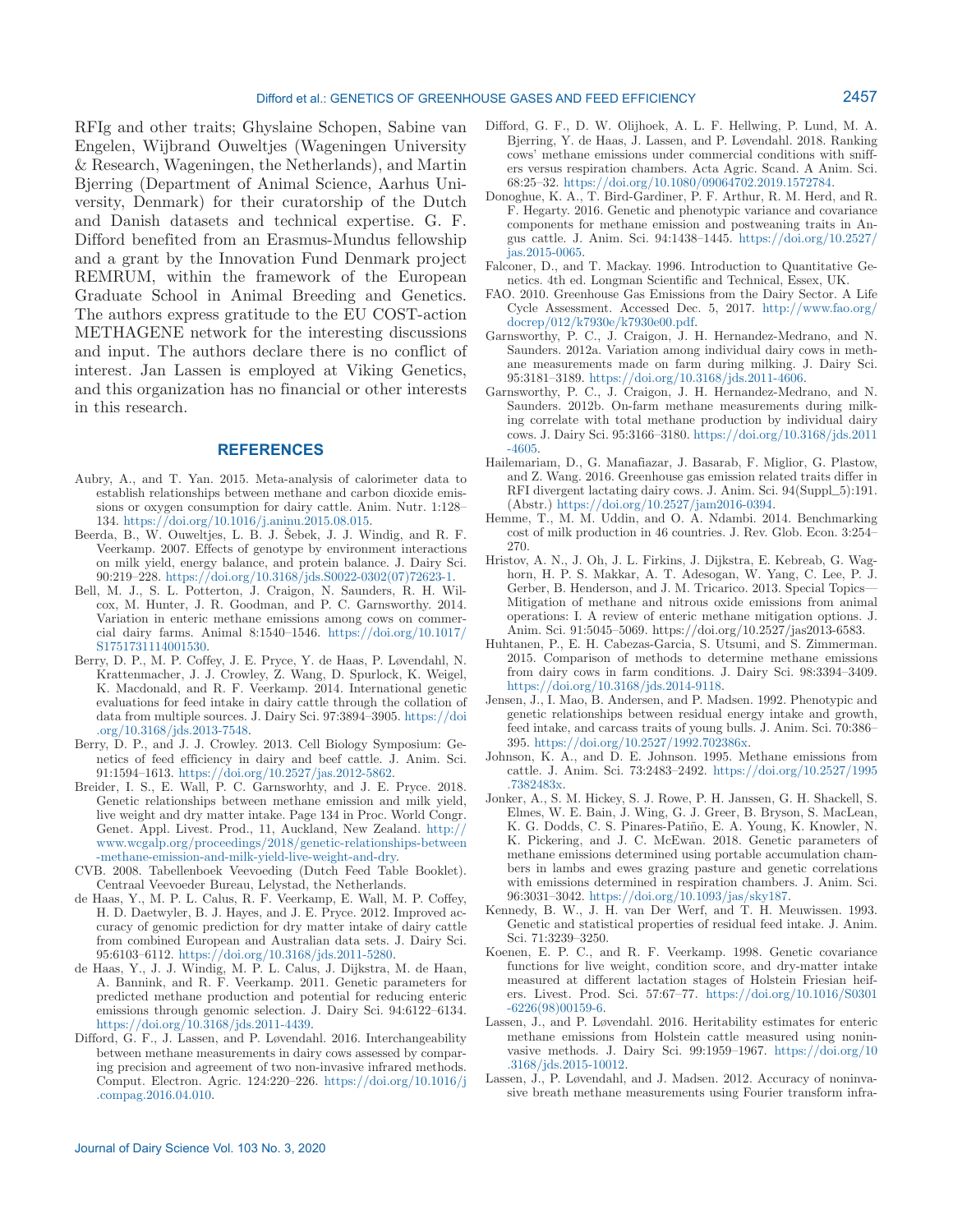red methods on individual cows. J. Dairy Sci. 95:890–898. [https:/](https://doi.org/10.3168/jds.2011-4544) [/doi.org/10.3168/jds.2011-4544.](https://doi.org/10.3168/jds.2011-4544)

- Li, B., B. Berglund, W. F. Fikse, J. Lassen, M. H. Lidauer, P. Mäntysaari, and P. Løvendahl. 2017. Neglect of lactation stage leads to naive assessment of residual feed intake in dairy cattle. J. Dairy Sci. 100:9076–9084.<https://doi.org/10.3168/jds.2017-12775>.
- Li, B., W. F. Fikse, J. Lassen, M. H. Lidauer, P. Løvendahl, P. Mäntysaari, and B. Berglund. 2016. Genetic parameters for dry matter intake in primiparous Holstein, Nordic Red, and Jersey cows in the first half of lactation. J. Dairy Sci. 99:7232–7239. [https://doi.org/](https://doi.org/10.3168/jds.2015-10669) [10.3168/jds.2015-10669.](https://doi.org/10.3168/jds.2015-10669)
- Li, B., W. F. Fikse, P. Løvendahl, J. Lassen, M. H. Lidauer, P. Mäntysaari, and B. Berglund. 2018. Genetic heterogeneity of feed intake, energy-corrected milk, and body weight across lactation in primiparous Holstein, Nordic Red, and Jersey cows. J. Dairy Sci. 101:10011–10021. [https://doi.org/10.3168/jds.2018-14611.](https://doi.org/10.3168/jds.2018-14611)
- Løvendahl, P., G. F. Difford, M. G. G. Chagunda, P. Huhtanen, M. H. Lidauer, J. Lassen, and P. Lund. 2018. Review: Selecting for improved feed efficiency and reduced methane emissions in dairy cattle. Animal 12(s2):s336–s349. [https://doi.org/10.1017/](https://doi.org/10.1017/S1751731118002276) [S1751731118002276.](https://doi.org/10.1017/S1751731118002276)
- Lu, Y., M. J. Vandehaar, D. M. Spurlock, K. A. Weigel, L. E. Armentano, C. R. Staples, E. E. Connor, Z. Wang, N. M. Bello, and R. J. Tempelman. 2015. An alternative approach to modeling genetic merit of feed efficiency in dairy cattle. J. Dairy Sci. 98:6535–6551. [https://doi.org/10.3168/jds.2015-9414.](https://doi.org/10.3168/jds.2015-9414)
- Lu, Y., M. J. Vandehaar, D. M. Spurlock, K. A. Weigel, L. E. Armentano, C. R. Staples, E. E. Connor, Z. Wang, M. Coffey, R. F. Veerkamp, Y. de Haas, and R. J. Tempelman. 2017. Modeling genetic and nongenetic variation of feed efficiency and its partial relationships between component traits as a function of management and environmental factors. J. Dairy Sci. 100:412–2427. [https:](https://doi.org/10.3168/jds.2016-11491) [//doi.org/10.3168/jds.2016-11491.](https://doi.org/10.3168/jds.2016-11491)
- Madsen, J., B. S. Bjerg, T. Hvelplund, M. R. Weisbjerg, and P. Lund. 2010. Methane and carbon dioxide ratio in excreted air for quantification of the methane production from ruminants. Livest. Sci. 129:223–227. [https://doi.org/10.1016/j.livsci.2010.01.001.](https://doi.org/10.1016/j.livsci.2010.01.001)
- Madsen, P. 2012. DMU trace, A program to trace the pedigree for a sub set of animals from a larger pedigree file. [http://dmu.agrsci](http://dmu.agrsci.dk/DMU) [.dk/DMU](http://dmu.agrsci.dk/DMU).
- Madsen, P., and J. Jensen. 2014. A user's guide to DMU, version 6, release 5.0. Center for Quantitative Genetics and Genomics, Department of Molecular Biology and Genetics, Aarhus University Research Centre Foulum, Tjele, Denmark.
- Manafiazar, G., L. Goonewardene, F. Miglior, D. H. Crews Jr., J. A. Basarab, E. Okine, and Z. Wang. 2016. Genetic and phenotypic correlations among feed efficiency, production and selected conformation traits in dairy cows. Animal 11:381–389. [https://doi.org/](https://doi.org/10.1017/S1751731115002281) [10.1017/S1751731115002281.](https://doi.org/10.1017/S1751731115002281)
- Manzanilla-Pech, C. I. V., R. F. Veerkamp, R. J. Tempelman, M. L. van Pelt, K. A. Weigel, M. VandeHaar, T. J. Lawlor, D. M. Spurlock, L. E. Armentano, C. R. Staples, M. Hanigan, and Y. De Haas. 2016. Genetic parameters between feed-intake-related traits and conformation in 2 separate dairy populations-the Netherlands and United States. J. Dairy Sci. 99:443–457. [https://doi.org/10](https://doi.org/10.3168/jds.2015-9727) [.3168/jds.2015-9727](https://doi.org/10.3168/jds.2015-9727).
- Manzanilla Pech, C. I. V. I. V., R. F. F. Veerkamp, M. P. L. P. L. Calus, R. Zom, A. van Knegsel, J. E. E. Pryce, and Y. De Haas. 2014. Genetic parameters across lactation for feed intake, fat- and protein-corrected milk, and liveweight in first-parity Holstein cattle. J. Dairy Sci. 97:5851–5862. [https://doi.org/10.3168/jds.2014](https://doi.org/10.3168/jds.2014-8165) [-8165](https://doi.org/10.3168/jds.2014-8165).
- Negussie, E., J. Lehtinen, P. Mäntysaari, A. R. Bayat, A.-E. Liinamo, E. A. Mäntysaari, and M. H. Lidauer. 2017. Non-invasive individual methane measurement in dairy cows. Animal 4:890–899. [https://doi.org/10.1017/S1751731116002718.](https://doi.org/10.1017/S1751731116002718)
- Negussie, E., P. Mantysaari, E. A. Mantysaari, and M. Lidauer. 2014. Animal wise variation in enteric output traits and its relationship with feed efficiency in dairy cattle: A longitudinal model analysis. Pages 2–4 in Proc. 10th World Congr. Genet. Appl. Livest. Prod, Vancouver, Canada. [http://www.wcgalp.org/proceedings/](http://www.wcgalp.org/proceedings/2014/animal-wise-variation-enteric-methane-output-traits-and-its-relationship-feed)

[2014/animal-wise-variation-enteric-methane-output-traits-and-its](http://www.wcgalp.org/proceedings/2014/animal-wise-variation-enteric-methane-output-traits-and-its-relationship-feed) [-relationship-feed](http://www.wcgalp.org/proceedings/2014/animal-wise-variation-enteric-methane-output-traits-and-its-relationship-feed).

- Nielsen, H. M., N. C. Friggens, P. Løvendahl, J. Jensen, and K. L. Ingvartsen. 2003. Influence of breed, parity, and stage of lactation on lactational performance and relationship between body fatness and live weight. Livest. Prod. Sci. 79:119–133. [https://doi.org/10](https://doi.org/10.1016/S0301-6226(02)00146-X) [.1016/S0301-6226\(02\)00146-X](https://doi.org/10.1016/S0301-6226(02)00146-X).
- Olijhoek, D. W., P. Løvendahl, J. Lassen, A. L. F. Hellwing, J. Höglund, M. R. Weisbjerg, S. J. Noel, F. McLean, O. Højberg, and P. Lund. 2018. Methane production, rumen fermentation, and diet digestibility of Holstein and Jersey dairy cows being divergent in residual feed intake and fed at two forage-to concentrate ratios. J. Dairy Sci. 101:9926–9940. [https://doi.org/10.3168/jds.2017-14278.](https://doi.org/10.3168/jds.2017-14278)
- Pinares-Patiño, C. S., and H. Clark. 2008. Reliability of the sulfur hexafluoride tracer technique for methane emission measurement from individual animals: An overview. Aust. J. Exp. Agric. 48:223– 229.<https://doi.org/10.1071/EA07297>.
- Pinares-Patiño, C. S., S. M. Hickey, E. A. Young, K. G. Dodds, S. MacLean, G. Molano, E. Sandoval, H. Kjestrup, R. Harland, C. Hunt, N. K. Pickering, and J. C. McEwan. 2013. Heritability estimates of methane emissions from sheep. Animal  $7(s2):316-321$ . [https://](https://doi.org/10.1017/S1751731113000864) [doi.org/10.1017/S1751731113000864.](https://doi.org/10.1017/S1751731113000864)
- Pszczola, M., K. Rzewuska, S. Mucha, and T. Strabel. 2017. Heritability of methane emissions from dairy cows over a lactation measured on commercial farms. J. Anim. Sci. 95:4813–4819. [https:](https://doi.org/10.2527/jas2017.1842) [//doi.org/10.2527/jas2017.1842](https://doi.org/10.2527/jas2017.1842).
- Ramin, M., and P. Huhtanen. 2013. Development of equations for predicting methane emissions from ruminants. J. Dairy Sci. 96:2476– 2493. <https://doi.org/10.3168/jds.2012-6095>.
- Shirali, M., A. B. Strathe, T. Mark, B. Nielsen, and J. Jensen. 2017. Joint analysis of longitudinal feed intake and single recorded production traits in pigs using a novel Horizontal model. J. Anim. Sci. 95:1052–1062. <https://doi.org/10.2527/jas.2016.0606>.
- Shirali, M., P. F. Varley, and J. Jensen. 2018. Bayesian estimation of direct and correlated responses to selection on linear or ratio expressions of feed efficiency in pigs. Genet. Sel. Evol. 50:33. [https:/](https://doi.org/10.1186/s12711-018-0403-0) [/doi.org/10.1186/s12711-018-0403-0](https://doi.org/10.1186/s12711-018-0403-0).
- Sjaunja, L. O., L. Baevre, L. Junkkarinen, J. Pedersen, and J. Setala. 1991. A Nordic Proposal for an Energy Corrected Milk (ECM) Formula. EAAP Publication 50, Performance Recording of Animals: State of the Art 1990. Centre for Agricultural Publishing and Documentation (PUDOC), Wageningen, the Netherlands.
- Sloniewski, K., I. L. Mao, J. Jensen, and P. Madsen. 2005. Changes in body weight and frame and its genetic variation during the productive life of dairy cows. Acta Agric. Scand. A Anim. Sci. 55:128–136. [https://doi.org/10.1080/09064700500478564.](https://doi.org/10.1080/09064700500478564)
- Søndergaard, E., M. K. Sorensen, I. L. Mao, and J. Jensen. 2002. Genetic parameters of production, feed intake, body weight, body composition, and udder health in lactating dairy cows. Livest. Prod. Sci. 77:23–34. [https://doi.org/10.1016/S0301-6226\(02\)00023](https://doi.org/10.1016/S0301-6226(02)00023-4)  $-4.$
- Tempelman, R. J., D. M. Spurlock, M. Coffey, R. F. Veerkamp, L. E. Armentano, K. A. Weigel, Y. de Haas, C. R. Staples, E. E. Connor, Y. Lu, and M. J. VandeHaar. 2015. Heterogeneity in genetic and nongenetic variation and energy sink relationships for residual feed intake across research stations and countries. J. Dairy Sci. 98:2013–2026. [https://doi.org/10.3168/jds.2014.8510.](https://doi.org/10.3168/jds.2014.8510)
- Vallimont, J. E., C. D. Dechow, J. M. Daubert, M. W. Dekleva, J. W. Blum, C. M. Barlieb, W. Liu, G. A. Varga, A. J. Heinrichs, and C. R. Baumrucker. 2010. Genetic parameters of feed intake, production, body weight, body condition score, and selected type traits of Holstein cows in commercial tie-stall barns. J. Dairy Sci. 93:4892–4901. <https://doi.org/10.3168/jds.2010-3189>.
- Van Der Werf, J. H. J. 2017. Teaching Software Used for Quantitative Genetics at UNE. Accessed Jun. 5, 2017. [https://jvanderw.une](https://jvanderw.une.edu.au/software.htm) [.edu.au/software.htm.](https://jvanderw.une.edu.au/software.htm)
- van Engelen, S., H. Bovenhuis, P. P. J. van der Tol, and M. H. P. W. Visker. 2018. Genetic background of methane emission by Dutch Holstein Friesian cows measured with infrared sensors in automatic milking systems. J. Dairy Sci. 101:2226–2234. [https://doi](https://doi.org/10.3168/jds.2017-13441) [.org/10.3168/jds.2017-13441.](https://doi.org/10.3168/jds.2017-13441)